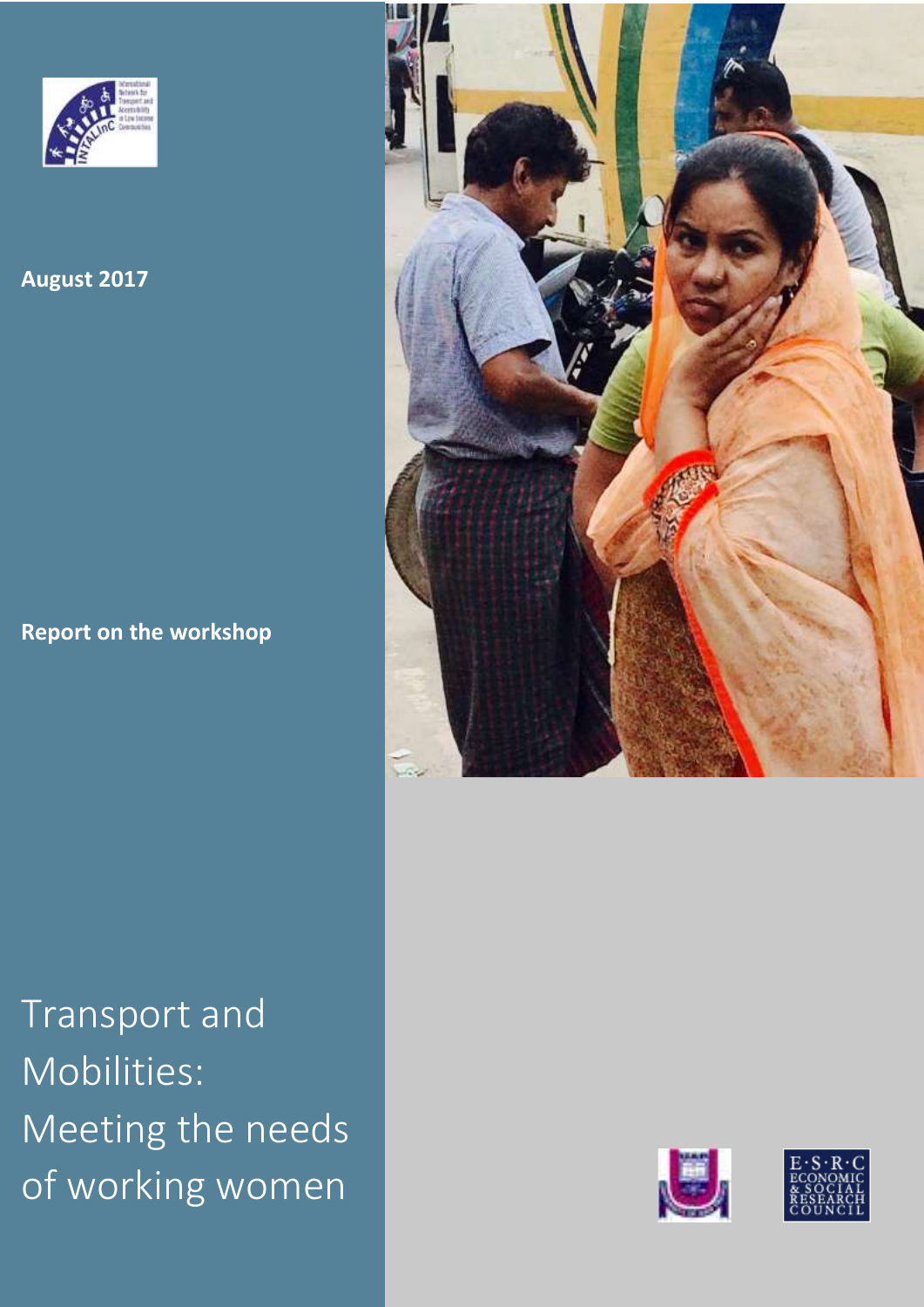| Contents |
|----------|
|----------|

| Day 1, 19 <sup>th</sup> August 2017                                                                         |  |
|-------------------------------------------------------------------------------------------------------------|--|
|                                                                                                             |  |
|                                                                                                             |  |
|                                                                                                             |  |
|                                                                                                             |  |
| 1. Key transport issues for working women in Bangladesh: Mapping with the planned BRT14                     |  |
|                                                                                                             |  |
|                                                                                                             |  |
|                                                                                                             |  |
|                                                                                                             |  |
|                                                                                                             |  |
|                                                                                                             |  |
|                                                                                                             |  |
|                                                                                                             |  |
|                                                                                                             |  |
| 5. Urban Anchal Daycare: collecting quantitative and qualitative data from families to test the feasibility |  |
|                                                                                                             |  |
|                                                                                                             |  |
| Day 2, 20 <sup>th</sup> August 2017                                                                         |  |
|                                                                                                             |  |
|                                                                                                             |  |
| 1. Capturing Perceptions of Low Income Women About Para-transit: A structural equation modelling            |  |
|                                                                                                             |  |
|                                                                                                             |  |
|                                                                                                             |  |
|                                                                                                             |  |
| Feedback from break out session: Meeting the Mobility Needs of Working Women in Dhaka 22                    |  |
|                                                                                                             |  |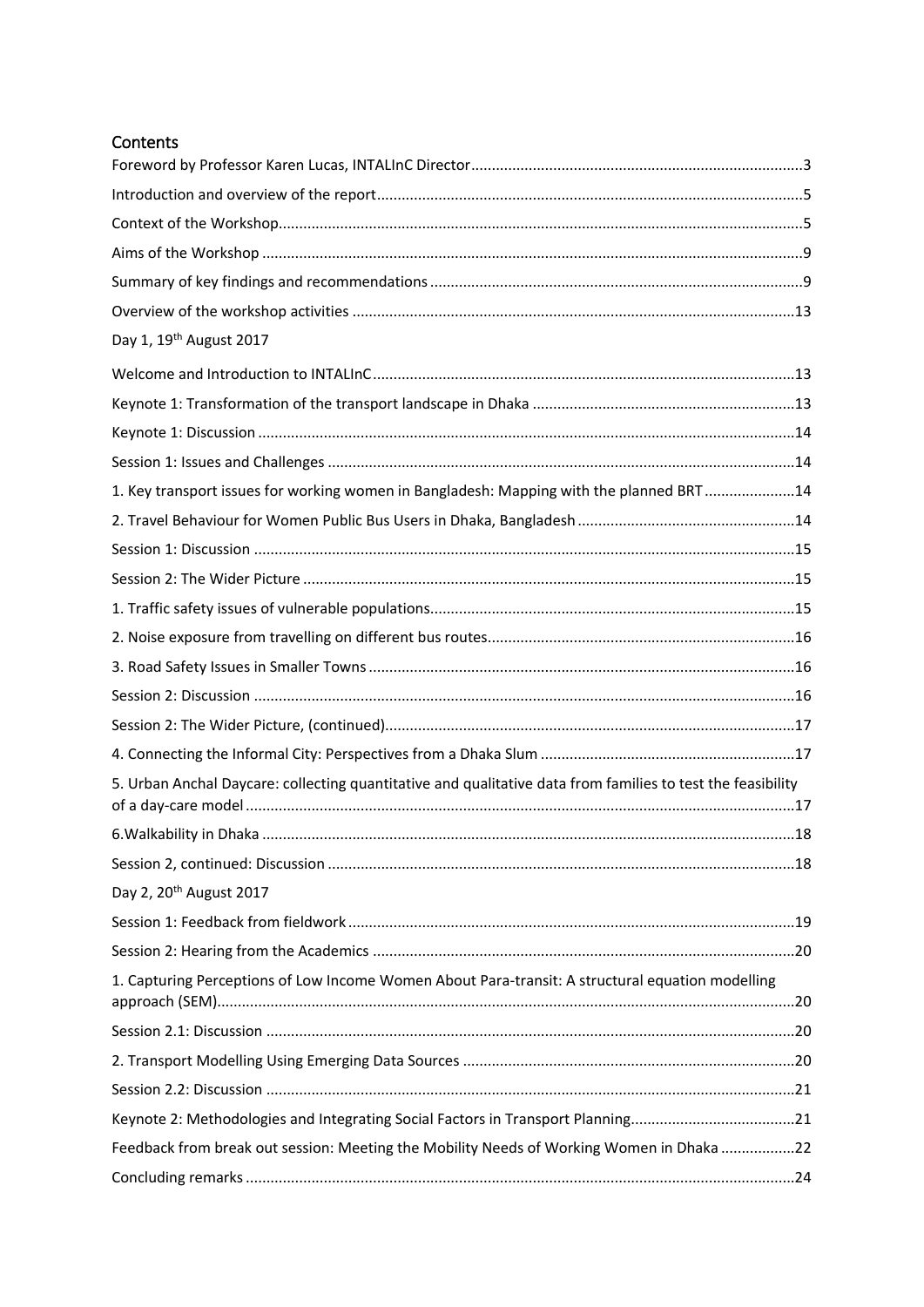## <span id="page-2-0"></span>**Foreword by Professor Karen Lucas, INTALInC Director**



INTALInC is designed to bring researchers and other key stakeholders together to discuss and expose the links between people's mobilities and the opportunity to

participate in important life-chance opportunities such as employment, education, and healthcare and welfare services.

Our mission is to provide the evidence to ensure that *every human being has a basic right to affordable, safe, clean & reliable mobility resources, with a particular focus on meeting the accessibility needs of low income populations and excluded communities.*

This second report from the INTALInC project focuses on the workshop that was held in Dhaka, Bangladesh in August, 2017.

The Dhaka workshop focused on understanding the needs of working women, and we were particularly interested to hear about material workers, who are some of the poorest in the city. They also have some very specific needs around transport and concerns about their wider mobility freedoms due to their shift-working patterns, household responsibilities, and high levels of dependence on walking as their main mode of available transport.

Unfortunately, for reasons of physical practicality, we were unable to visit a factory to talk directly with the female workers about these concerns. It simply wasn't possible to travel across the city to the places where they work, at the right time to catch them on their commuting journeys within a reasonable timeframe during the day.

This was a repeated situation for other aspects of our study trip, as no matter what the time of day or destination within the city, it is virtually impossible to traverse Dhaka City in a reasonable journey time due to the extremely high levels of traffic congestion throughout the metropolitan area.

The first thing that hits you when entering the city is the chaotic and unpleasant nature of its overall transport environment. The road traffic is everywhere at every hour of the day: largely unregulated, unmanaged, noisy, smelly and dangerous. In-vehicle journey times are also extremely long. It took us 45 minutes to travel from our hotel to the University  $-$  a journey that took only eight minutes on foot.

Nevertheless, walking is not seen as much of a mobility for anyone who has a choice. As in most developing cities, the pavements are either non-existent or in an extreme state of disrepair. Where they do exist they perform a variety of competing functions, from car and motorcycle parking space outside buildings, to sites for street trading, to convenient spaces for piling up the rubbish from local markets and food stalls.

Even the dedicated walking infrastructures are not fit for purpose, both pedestrian underpasses and footbridges are inhospitable and unsafe places to be. Given the urban space allocated to walking facilities, it is hard to believe that around 40 per cent of trips in the Dhaka Metropolitan Region are on foot.

In the workshop, we heard that everyone's hopes are pinned on the new bus rapid transit and metro-rail schemes that are soon to be introduced in the city, and the planned superhighway programme, to solve these traffic problems. These large projects hardly seemed relevant to the micro-level mobility problems of low income residents identified by the participating researchers and NGOs who are working directly with these communities. Most low income populations will never use, or reap the benefits from these new infrastructures.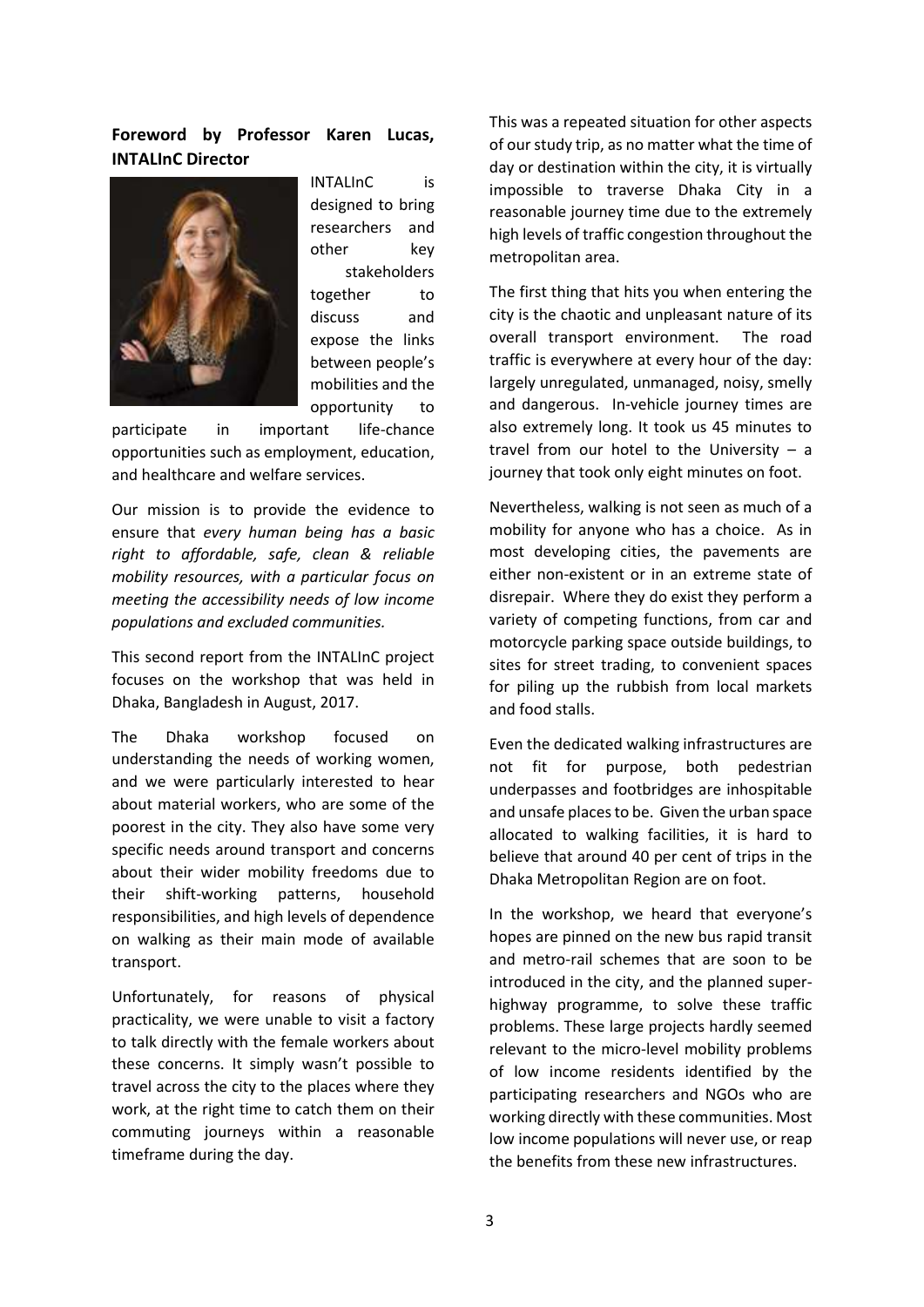Instead, they require much smaller scale, localised community projects, which will: *a) improve the physical walking environments in their neighbourhoods and across the City as a whole, and b) make public buses safer for everyone to use, particularly women, who are exposed to high levels of harassment from male passengers and the drivers and conductors of buses*.

It was my own personal conclusion, that what Dhaka needs to run alongside of its current

Metropolitan Transport Plan is a comprehensive, community-led Walking and Cycling Strategy to promote safe routes for all, but especially women and girls, as an important part of its local programme for Sustainable Development Goals delivery.

#### **Karen Lucas**

November 2017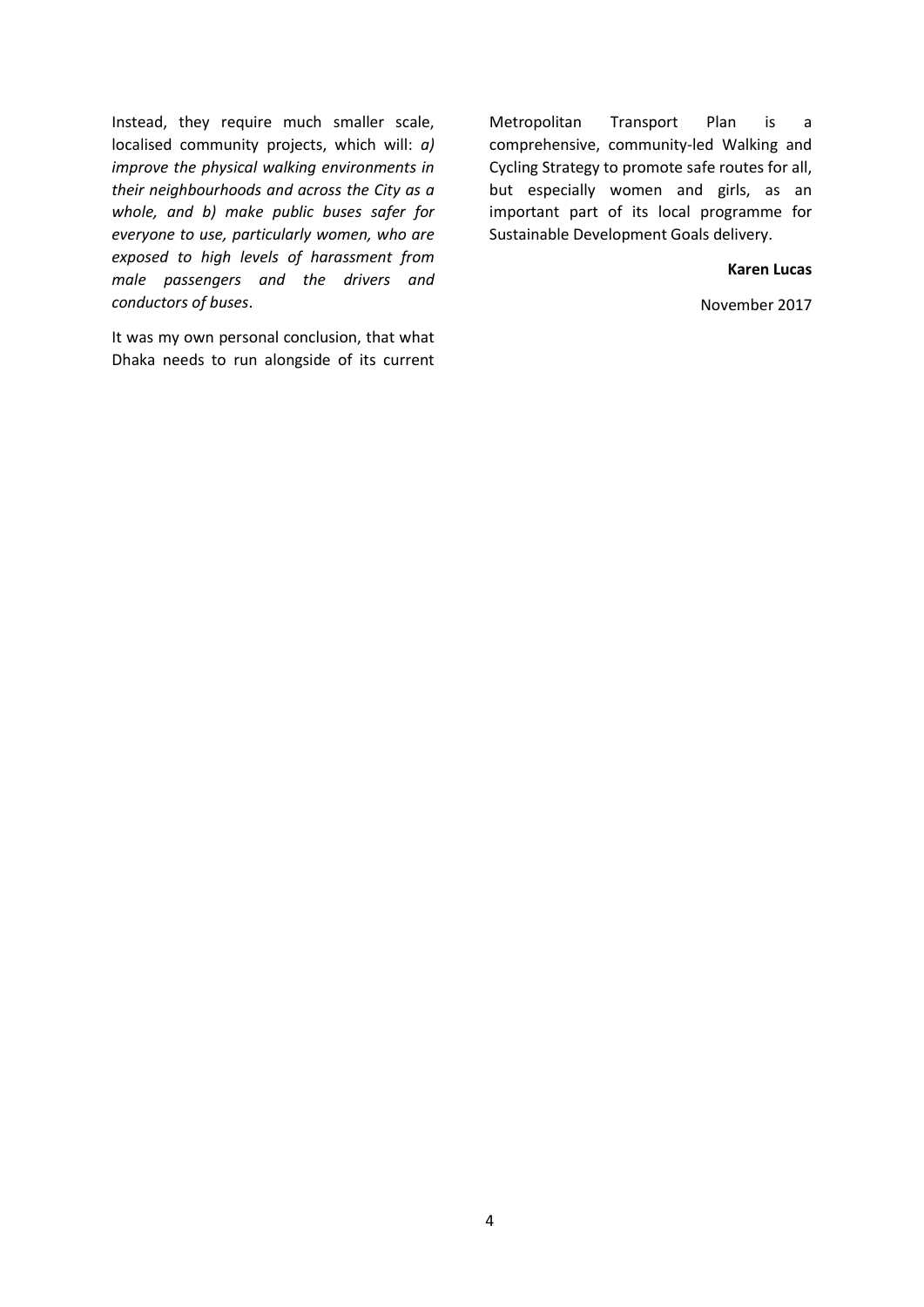#### <span id="page-4-0"></span>**Introduction and overview of the report**

As part of 'International Network for Transport and Accessibility in Low-income Communities' (INTALINC) workshop series, the second workshop **'Transport and Mobilities: Meeting the needs of working women'** was held in Dhaka on 19 – 20 August 2017 at the University of Asia Pacific, Bangladesh. As its title suggests, the workshop specifically focused on women's transport needs, bringing together on one collaborative platform academic researchers from the nine INTALInC partner universities with four universities in Dhaka, Government officials of Dhaka Transport Coordination Authority (DTCA), Non-Government Organisations, Asian Development Bank (ADB), World Bank and researchers working on this topic.

The workshop involved a series of presentations by academic staff from the University of Asia Pacific, Bangladesh, University of Engineering and Technology, Shahjalal University of Science and Technology, University of Aberdeen (UK) and University of Leeds (UK) and by non-academic experts from ARK foundation and Work for a Better



Bangladesh. This led to extensive discussion around the research gaps focused on the needs of women in Dhaka. A summary of the presentations and discussions are presented in this report. Slides of the presentations can also be downloaded from http://intalinc.leeds.ac.uk/media/asia/

Practical fieldwork was central to the workshop agenda and participants took part in two field trips:

- Observing and experiencing an Auto-Rickshaw CNG ride; and
- Observing women's issues at a bus stop.

The research workshop findings will be disseminated to local and national decision makers, and wider INTALInC partners, in order to improve the transport, mobility and accessibility opportunities of women in Dhaka.

#### <span id="page-4-1"></span>**Context of the Workshop**

Bangladesh is projected to be one of the fastest growing economiesin the world by 2050 (PwC 2017). It has already attained significant successes in achieving its country-specific Millennium Development Goals (MDGs) set by the United Nations Development Program (UNDP 2015). In particular, the third MDG goal: *promoting gender equality and empower women*, Bangladesh has achieved the targets of gender parity in primary and secondary education at a national level. The target was achieved by increasing the country's net enrolment rate at the primary school level from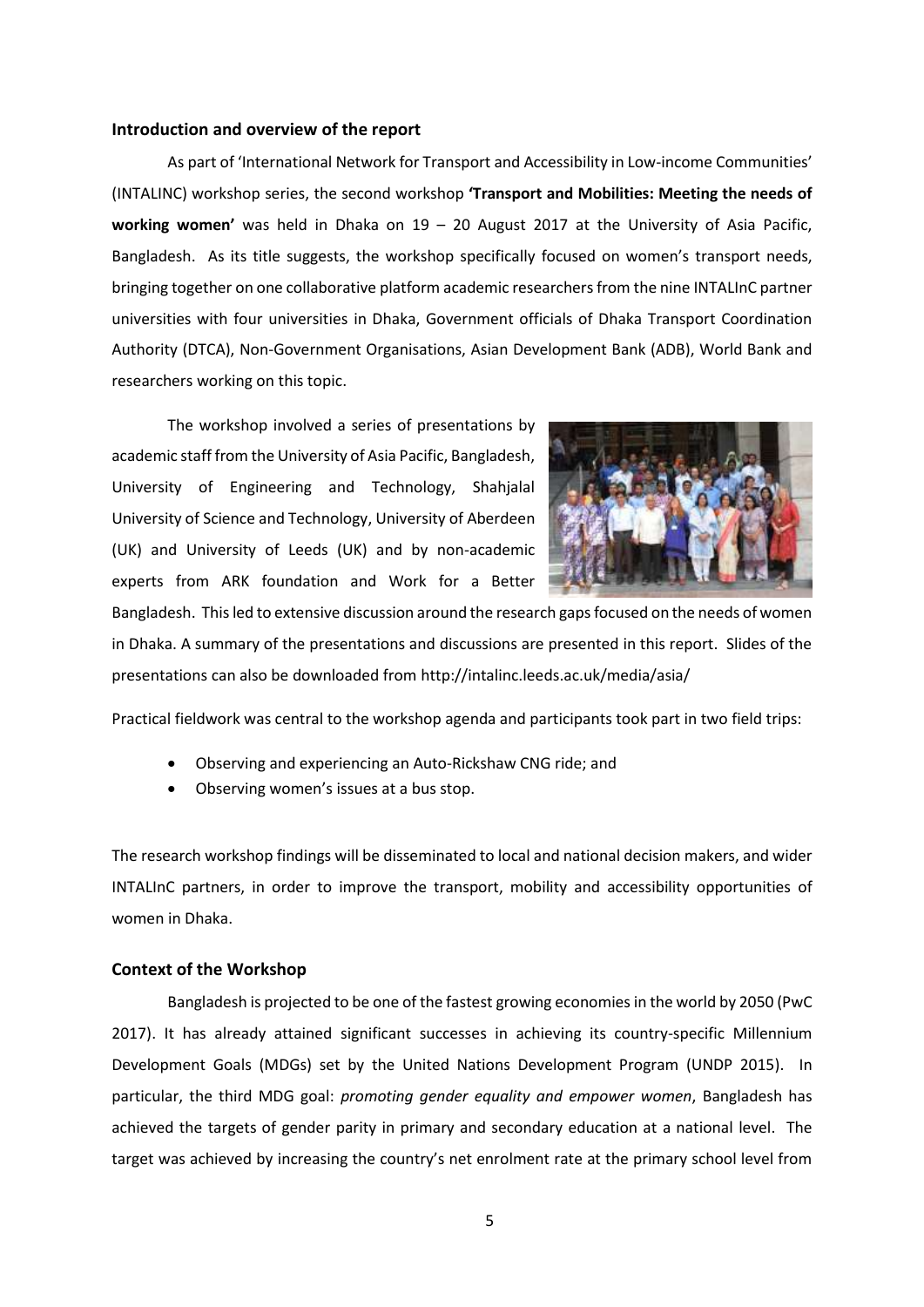80 per cent in 2000 to above 90 per cent in 2015 (Banerji, 2017; United Nation Development Program, 2015). Furthermore, the percentage of children completing primary school is close to 80 per cent. With nearly 6.4 million girls in secondary school in 2015, Bangladesh is among the few countries to achieve gender parity in school enrolment, and have more girls than boys in the secondary schools.

The next target for Bangladesh is to meet the related Sustainable Development Goal 5: Gender Equality (SDG 5): realising the human rights of all and to achieve gender equality and the empowerment of all women and girls by 2030 (UNDP 2015). Safe and efficient mobility options for women and girls, enabling them to access education and employment facilities, is an essential prerequisite for meeting this target. The workshop **'Transport and Mobilities: Meeting the needs of working women'** was therefore a timely initiative to reflect on how Bangladesh is progressing in this mobility aspect, to identify any research and data gaps, and to generate research and partnership ideas for the way forward. This was a remarkable platform where researchers, academics, Government officials, and NGO workers came forward to openly share their views on this topic and found several different research avenues to explore in the future.

National-level SDGs aim to end all forms of discrimination against all women and girls. Informal data, as well as recent research, indicate that Bangladeshi women and girls do not get adequate and similar access as men in terms of access to employment, educational institutions or shopping centres (Rahman & Nahrin, 2012). For example, a survey on women bus users found that 49 per cent of commuters experienced harassment 'sometimes,' where 36 per cent experienced harassment 'suddenly' and on average every day, harassments were experienced by 3.33 per cent women (Islam et al, 2016). It may be noted that providing equitable access to education and employment is not only a basic human right but is also core to delivering the SDG and the New Urban Agenda (that was agreed at HABITAT III conference at the end of 2016 in Quito, Ecuador) (FIA Foundation, 2016). To make improvements in this crucial area, it is necessary to form a collaborative research approach within different public policy stakeholders.

Dhaka, the capital city of Bangladesh, currently accommodates about 9.3 million people (Bangladesh Bureau of Statistics, 2015). Being the main commercial centre of Bangladesh, Dhaka offers lots of income generating opportunities and is the main employment hub for working women. About 5,100 garment factories are situated in Dhaka employing 10 million workers directly or indirectly of whom about 85 per cent are women (Islam et al. 2014). However, the mobility options of these women, who are significant drivers of the country's economy, is insecure due to the unavailability of adequate, affordable and safe transport systems. This is made worse by the chaotic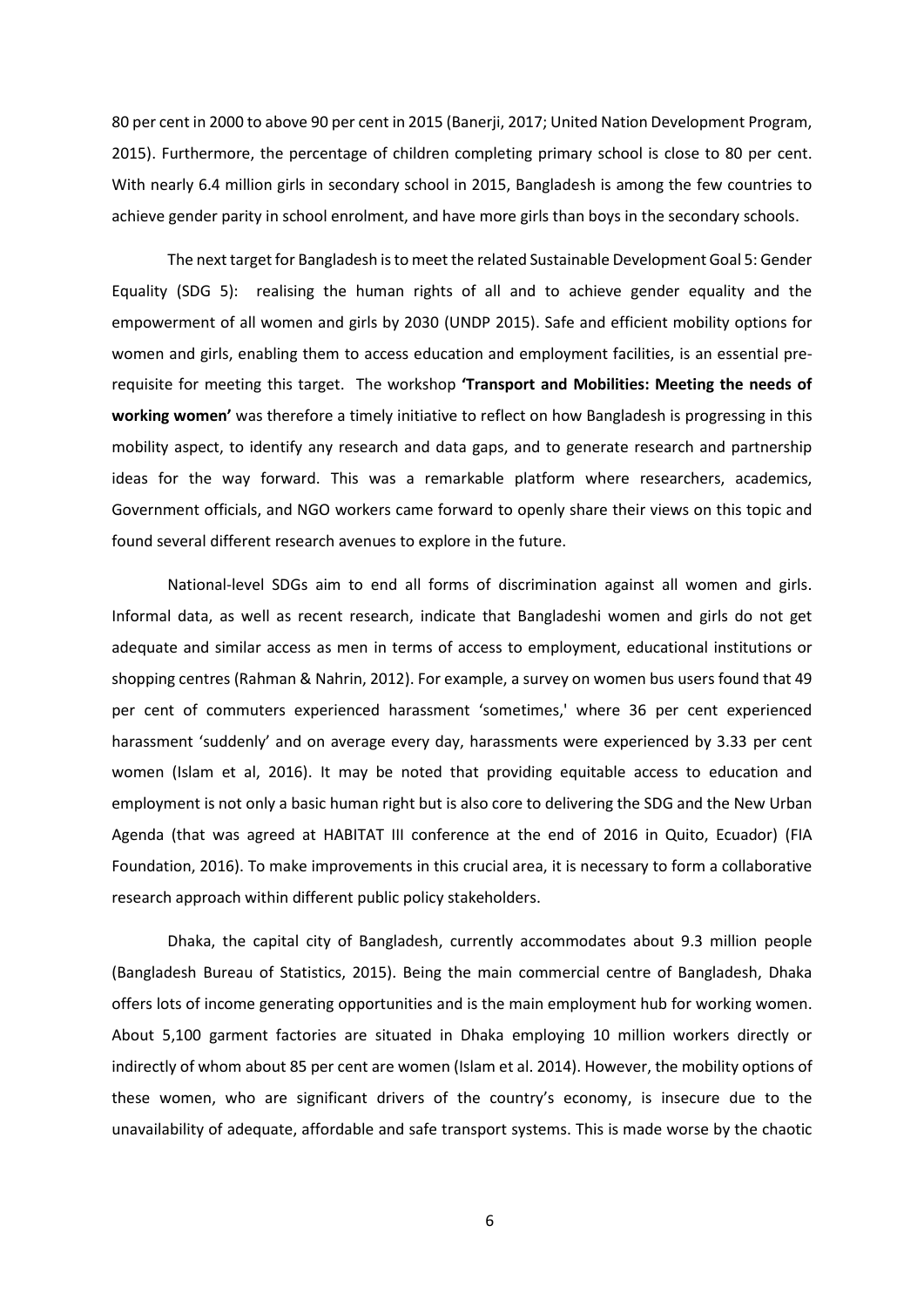nature of traffic organisation across the city as a whole, as well as extremely poor walking environments.



Dhaka's commuters use different types of modes, such as bus, rickshaw, auto-rickshaw CNG, and car for their commute. According to Strategic Transport Plan, Dhaka's modal share is dominated by non-motorised transport (walking 14 per cent and rickshaw 34 per cent) and public transport (44 per cent) (The Louis Berger Group, & Bangladesh

Consultants Ltd., 2005). Dhaka's transportation system is road based, and only around seven per cent of land is dedicated to transport infrastructure (Chowdhury, 2014). The key transport issues for Dhaka commuters as a whole are an inadequate balance between supply and demand, the inadequate and inefficient road network and public transport system, and a lack of coordination among the organisations involved in the transport sector in Dhaka.

Furthermore, the drawbacks of Dhaka's congested roads include excessive travel times by all modes, overcrowded buses, the unhealthy travelling conditions on buses, long waiting times, unreliability, lack of provision of safety and security. In the case of working women, the situation is made far worse by abuse of female passengers by male passengers, and by drivers and helpers (Nasrin, 2015). Further, as part of a patriarchal society, girls and women in Dhaka do not feel comfortable riding on overcrowded buses. They have cultural constraints for properly accessing public transport because of social seclusion (seclusion of women from men) (Peter, 2013). Social seclusion defines separate places for men and women (Shefali, 2000). Women themselves want separation from men inside buses. Also, because of their cultural attitudes and natural inclination, women cannot defend

themselves from coarse misbehaviour or physical touching on public transport most of the time, which leads them to confine their mobility (Mannan & Ahmed, 2014). According to Shefali (2000) the inability of the existing transport system to address the specific needs of women places additional constraints on their mobility.



Females from low income groups face the most difficult situation. According to the Bangladesh Bureau of Statistics, low income groups are defined as those who have income less than 5000 BDT (about 60 USD) per month (Bangladesh Bureau of Statistics, 2017). Even though pedestrian facilities and infrastructures are negligible in Dhaka, people in the lower income range predominately walk to meet all their mobility and accessibility needs (Shumi, et al., 2015; Nasrin, et al. 2012). Female garment workers, about 90 per cent of whom earn minimum wage (about 40 USD), have started to migrate to Dhaka where the majority of the factories are located (Shumi, et al., 2014). But the secure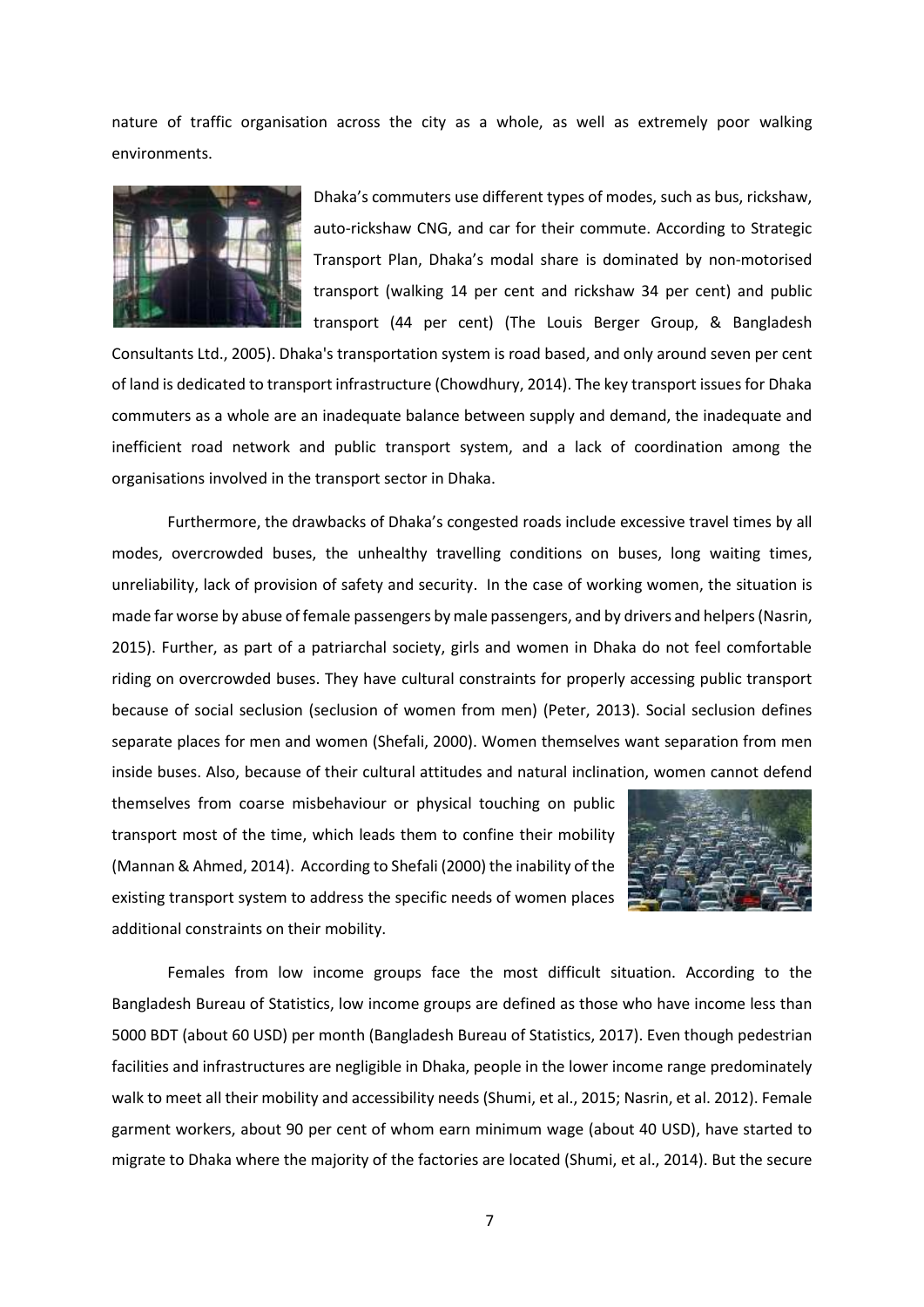mobility of these women - who are contributing productively to the city and country's economy - has not been ensured due to an inadequate research focus and inattention to this topic area. They experience a particular feeling of insecurity which can restrict their "*Access to Opportunities*" and eventually, undermine their *"Right to the City"* (Lefebvre, 1995)*.*



Although middle income female commuters can afford to spend more on transport services than lower income groups, their main mode of transport is still the bus. However, inefficient bus systems, combined with the discriminatory and abusive attitudes of their male co-passengers and male bus

drivers and helpers, make the in-bus journey experiences highly insecure and sometimes lifethreatening for female passengers. In the last five years, there have been two widely publicised occurrences of gang rapes of women travelling by public transport at night (Daily Star 2017). On a dayto-day level, women are also harassed. The frustration is reflected by a female bus user stating "If you are a female passenger then you will face numerous problems and a female passenger means anyone can touch her in an inappropriate way" (Daily Star, 2015).

Female commuters who have the financial means to do so choose better and more expensive private modes of transport, which can give them a greater sense of security and comfort. High income female commuters can afford to own private vehicles. However, it is very rare to see female drivers on Dhaka's roads. Conservative society and the patriarchal culture in Dhaka does not usually allow female commuters to drive, cycle or ride their own motorbikes, although some of the NGOs present at the workshop are working hard on programmes to give women confidence to claim back the streets to walk and cycle (Day 1, Session 2 (Wider Picture), Presentation number 6).

It is undeniable that these important transport and mobility issues could be a major obstacle to the fulfilment of the SDGs for Bangladesh. Female commuter groups from different income ranges experience the worst effects of these problems, although often those on the lowest incomes are the hardest hit. However, very seldom have the mobility environments of female commuters been given attention by transport policymakers or the funders of new transport projects in Dhaka and other Bangladesh cities. Most of Bangladesh's transport budget is spent on constructing new infrastructures, such as bridges and roads for the minority of car users in the population. One recent exception is the new Bus Rapid Transit (BRT) project, which has identified female barriers to mobility, and, as such, it can be anticipated that in the final BRT policy they will be considered within the design of the project. However, BRT will provide services to only a very limited part of Dhaka, and will not serve the majority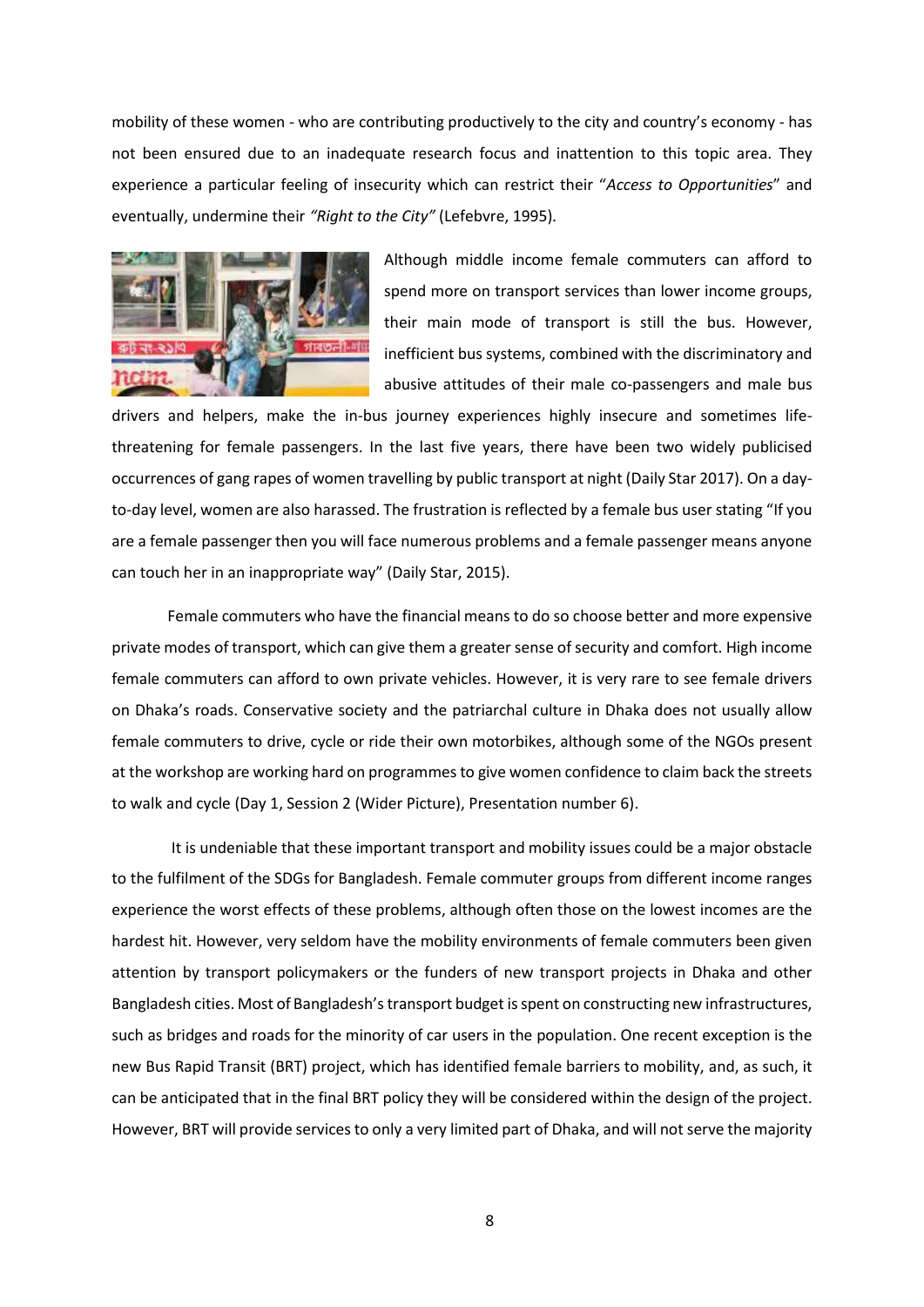of the city's local population. Therefore, the majority of low income groups will be left insecure in the urban mobility space.

All these issues signal an urgent need to focus on solutions to address the mobility needs and concerns of working women in Dhaka.

## <span id="page-8-0"></span>**Aims of the Workshop**

The primary aim of the workshop was to build bridges between academic researchers, practitioners and development workers, not just from transport, but from all related fields, including urban planning, health, community development, and environmental planning to address the challenges of ensuring safe and efficient transport for the working women. Specifically, the workshop aimed to:

- Draw attention to the mobility vulnerabilities and constraints specifically faced by low-income women and female commuters in different urban locations in Bangladesh through both lecture presentations and field study;
- Encourage participants to utilise novel quantitative research methods such as transport demand modelling, structural equation modelling, as well as the evidence from their own recent research studies;
- Encourage participants to include community co-investigation within a mixed-methods research methodology as a key route to building a stronger evidence base when working with vulnerable populations;
- Encourage participants to engage actively in field investigation of key mobility issues;
- Encourage debate among diverse actors (academic researchers, NGOs, government agencies, the private sector) regarding the mobility issues faced by children and young people in urban environments and thus encourage improved policy and practice; and
- Build networks and coalitions across the academic, policy and practitioner divide to address the mobility needs of vulnerable populations.

## <span id="page-8-1"></span>**Summary of key findings and recommendations**

### **Key issues**

### **General transport issues:**

- Overall lack of adequate, safe transport systems and physical infrastructures;
- Chaotic traffic organisation, with virtually no traffic management, regulation or enforcement of rules of road use;
- Budgetary focus on infrastructure serving only car using minority;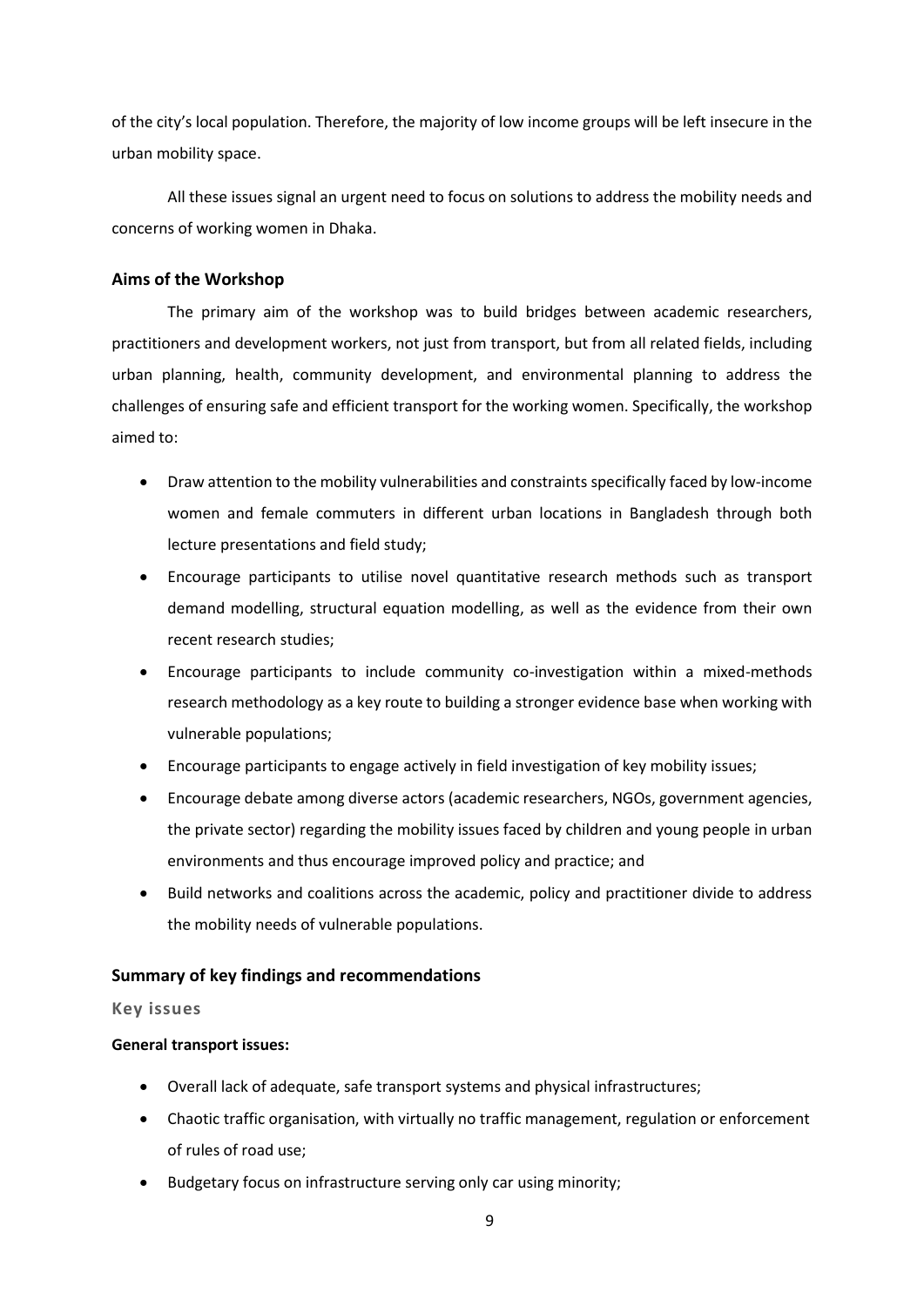- Inadequate public transport systems, excessive travel times, overcrowding and unreliability of public transport;
- Lack of government oversight of private bus companies;
- Leading to heavy reliance on cycle rickshaws and motorised three-wheelers (mostly by middle income workers);
- No separate lanes for rickshaws, despite this working well in the past, but perceived as 'colonial' systems, adding to the traffic chaos;
- Road closures to allow passage of VIPs exacerbates congestion;
- Non-motorised transport banned from some areas;
- Lack of, and very poor-quality pedestrian facilities and walking environments;
- Lack of coordination among different institutions and organisations working in the transport sector;
- Walking and cycling do not feature within the city's Strategic Transport Plan;
- Corrupt police forces do not enforce regulations to improve the transport system;
- No connection between academic research and practice;
- Lack of evidence-based post evaluation of transport policies.

#### **For working women:**

- Middle income female workers take the bus, and sometimes use motor rickshaws;
- Muslim culture suggests that women are conservative and less vocal about their needs and rights further reducing focus on women's priorities;
- Conservative culture and social exclusion impacts on use of public transport by women;
- Male behaviours also impede opportunities for walking and cycling by women;
- Gender security issues when using public transit and walking;
- Men use female designated facilities;
- Removal of ground-level pedestrian crossings, replaced by bridges, which women are reluctant to use for safety reasons;
- Buses do not completely stop at bus stops, reducing access onto the vehicle, especially for women who are less forceful than men when boarding.

### **For female slum dwellers:**

- Most low-income working women walk despite the dangerous conditions;
- The slums are not recognised within city planning, or their populations counted within surveys, and so the transport and accessibility needs of slum dwellers are not included within strategic or local plans;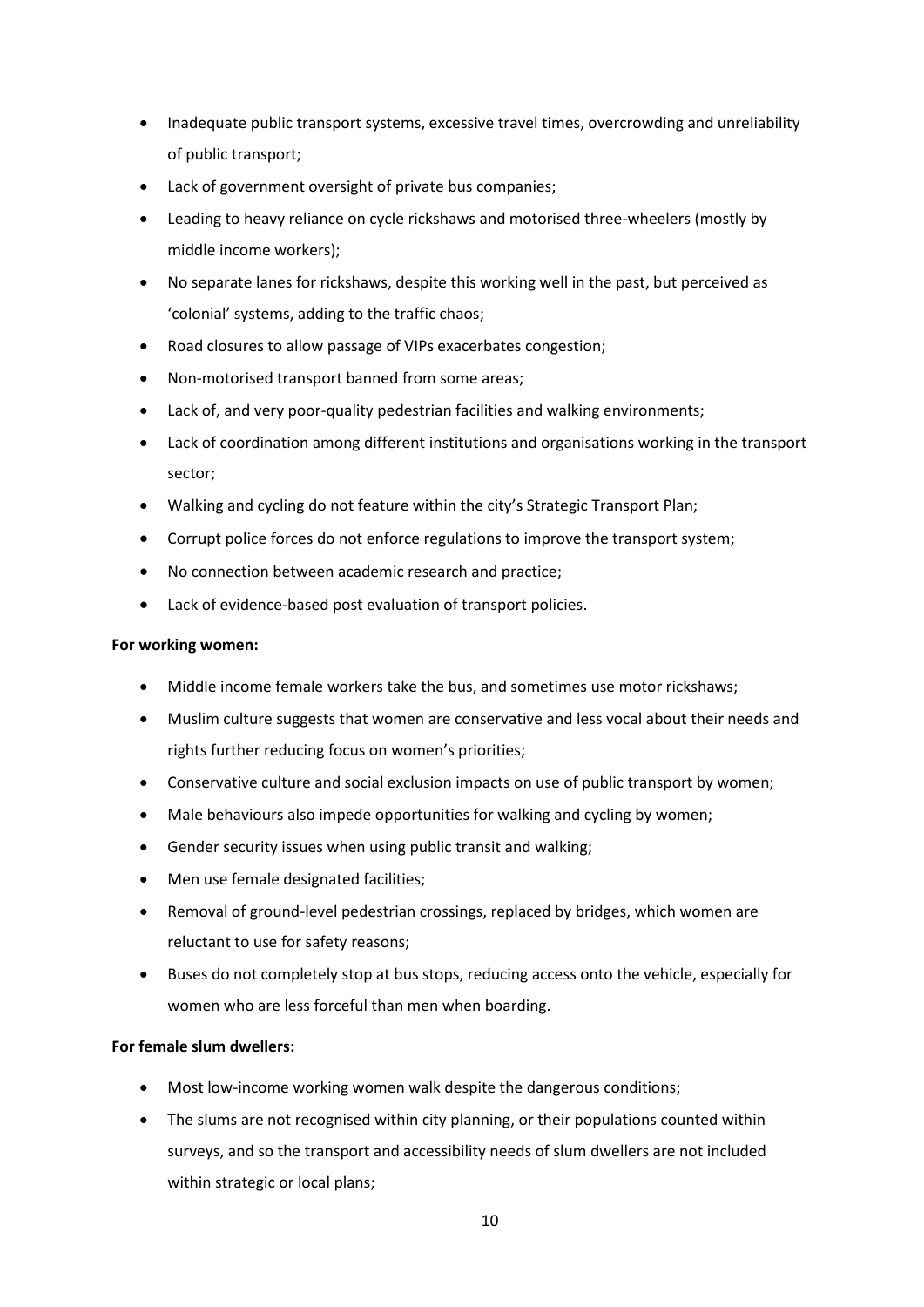• The slums are physically isolated from the city - there are physical barriers to their access and egress.

## **Lessons learnt**

- Inadequate research focusing on low-income female workers generally, e.g. garment workers, and Dhaka's accessibility issues generally for men and women living in slums;
- Female commuters have been ignored by policy makers and funders of transport projects;
- Large transport projects do not reach poorer, slum dwelling populations;
- Funding and development initiatives do not extend to non-motorised transport;
- There is a lack of understanding of 'affordability' and 'accessibility' issues within the local context;
- Research and policies all focus on Dhaka and largely ignore other, smaller cities in Bangladesh;
- Top down planning is ineffective, e.g. in the case of the failed 'women only' bus services;
- There are some NGO-led initiatives to encourage women to reclaim the streets in their neighbourhoods, walk, cycle and undertake other outside the home leisure activities. These are very successful, but are largely unmonitored and their successes are under-reported.

### **Recommendations**

### **For research:**

- Research on transport needs of populations needs to include all cities in Bangladesh, not just Dhaka;
- Encourage more interdisciplinary research between transport engineers, planners and social scientists to break the technology and infrastructure culture of transport studies in Bangladesh;
- Encourage a culture of pre-post and evidence based analysis of transport projects and policies
- Investigate problems experienced by women using buses to inform the design of the planned BRT system to be more female inclusive;
- Encourage a local research culture refocused on greater public dissemination of academic study results, to increase policy impact;
- Undertake some basic audits of transport facilities and user surveys;
- Undertake some formal evaluations of existing NGO programmes for women's confidence building.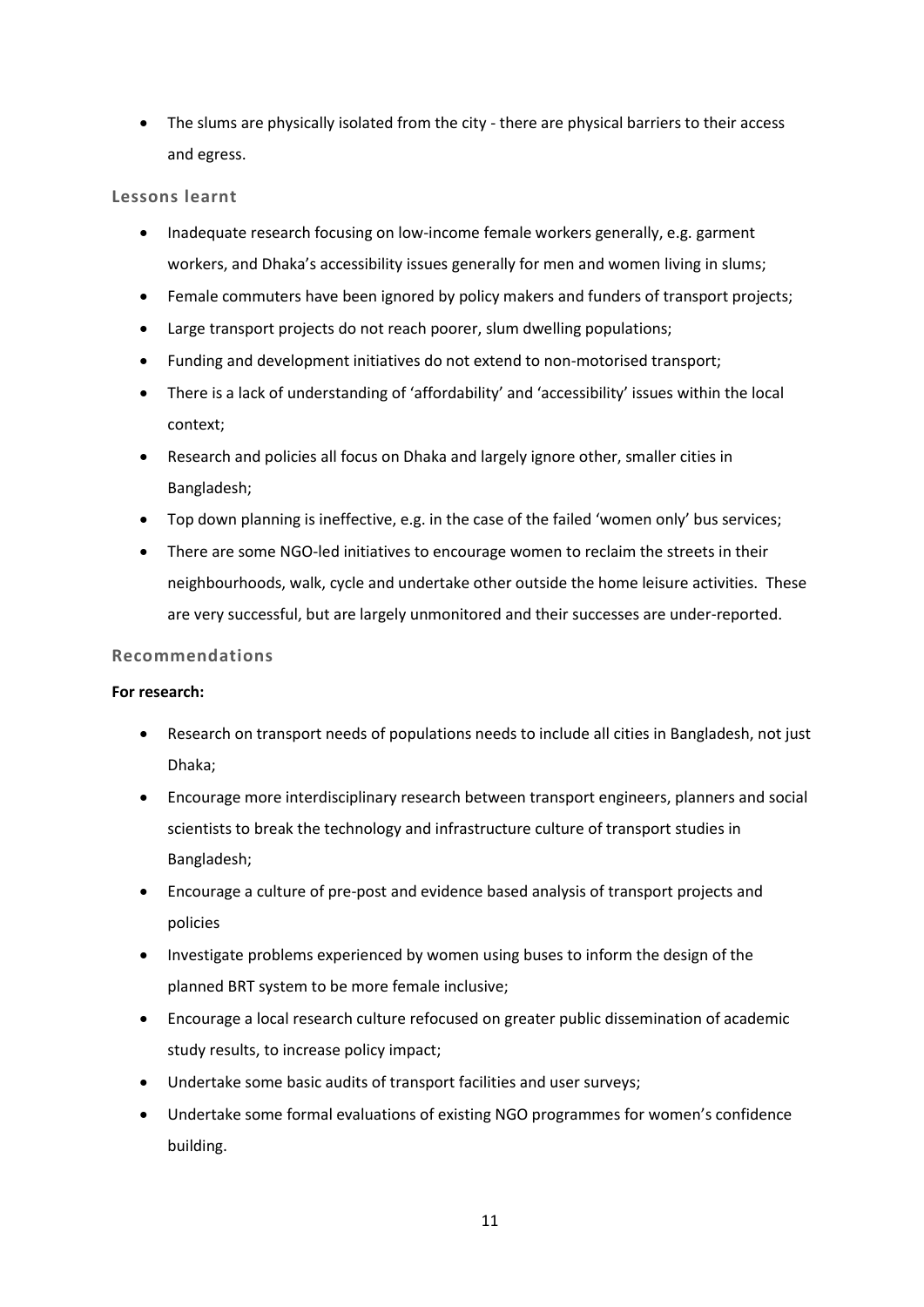### **For capacity-building:**

- Build mechanisms for academics to share their research with policymakers and NGOs maybe via the INTALInC website, as a starting point.
- Develop education programmes focusing on issues affecting women directed at wider population;
- Broaden of these to develop NGO programmes for women's confidence building to main road use roads.

## **For policy:**

- Better bridging between academic research and practical planning and policy making;
- Consider the needs of the country as a whole, not just Dhaka, so that projects can be developed in places where there is a chance to prevent the problems experienced in the capital;
- Female friendly transport needs to accommodate entire network, including pavements;
- Propose fare subsidies for BRT should be extended across the entire transit network, i.e. on buses as well;
- Planners need to take ownership of transport issues relating to health, policing, education, mobility etc. and integrate local transport policy accordingly;
- Local regulations need to accommodate the needs of women (e.g. boarding buses before men);
- Make simple changes, e.g. prevent motorised vehicles from using narrow streets in Old Town, and coordinate road works by different departments.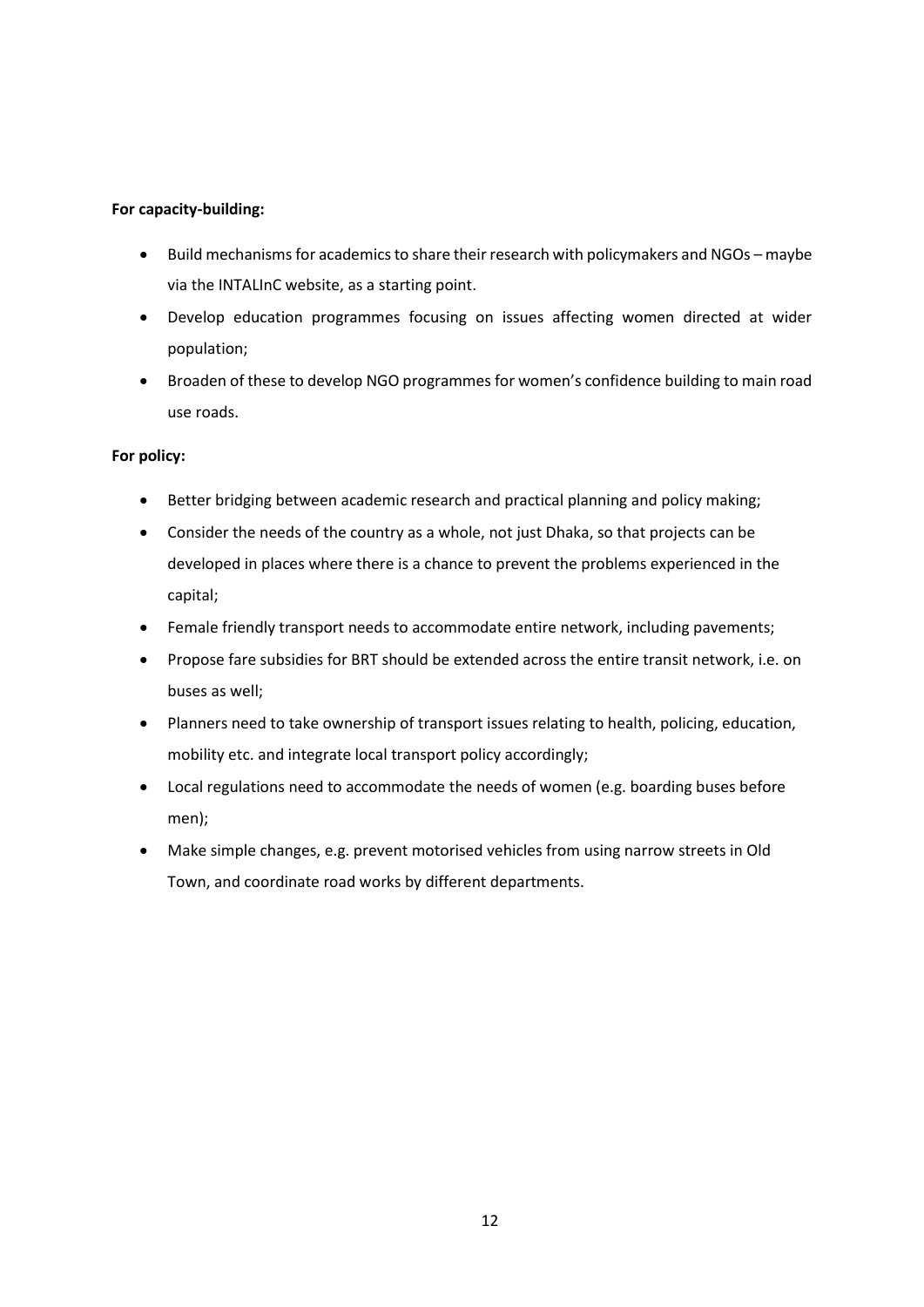# <span id="page-12-0"></span>**Overview of the workshop activities Day 1, 19th August 2017**

## <span id="page-12-1"></span>**Welcome and Introduction to INTALInC**

**Professor Jamilur Reza Choudbury (JRC) and Dr Sharmin Nasrin (SN), University of Asia Pacific; Professor Karen Lucas (KL), University of Leeds**

Delegates were welcomed to the meeting. JRC stated a particular interest in the workshop as a result of his background in civil engineering. He gave a brief overview of the history and activities of UAP.

Transport is a major problem in Bangladesh, and Dhaka lies second from the bottom of the Centre for Economics Liveability table. Women in Dhaka face very specific problems in terms of mobility.

KL thanked JRC for his introduction, and UAP staff for organising the workshop. She gave an introduction to the work of INTALInC. The workshop offered an opportunity for attendees to make an impact through our work and collaborate as community of researchers, policy makers and practitioners. The issues being dealt with at the workshop were not just about transport systems but about lives. It was important to consider 'whole' solutions.

## <span id="page-12-2"></span>**Keynote 1: Transformation of the transport landscape in Dhaka**

**Professor Jamilur Reza Choudbury, University of Asia Pacific**



There has been a massive increase in Dhaka's area and population size over the last 40 years. JRC has lived in Dhaka in 1952; since then the city's population had grown from 300,000 inhabitants. Dhaka is surrounded by rivers and canals, and much of its area is made up of flood plains.

Rickshaws were first introduced to the city in 1939. Until the 1960s,

women who travelled by rickshaw covered it in cloth so that they couldn't be seen by passers-by. There are now more than a million rickshaws in Dhaka and it is possible that around 2.5 million people depend on them for their livelihoods. In the mid-20<sup>th</sup> century, horses and carriages were used, especially to transport girls to school. Public buses were introduced in the 1940s, and more recently motorised rickshaws have become a common sight in the city. There has been a significant improvement in Dhaka's air quality since petrol was banned as a fuel for motorised rickshaws.

In the last 10 years, the average driving speed in Dhaka has reduced and it is anticipated that it will be four kilometres per hour by 2035. This has a significant impact on people's working hours and productivity.

A wealth of locally and internationally-funded research looking at Dhaka's transport situation is available. These studies extend beyond the city borders and have considered a number of options for improvement. A combination of BRT and MRT has been selected for development, as well as river projects, though some of these have failed. However, some recent projects developing water taxis have been successful and plans to extend the water transport network are in place.

In conclusion, transport development has failed to keep pace with Dhaka's growth and the city has become unliveable. There is a need for a comprehensive traffic management systems and RSTP, MRT and BRT are likely to make a significant improvement over the next 15 years or so.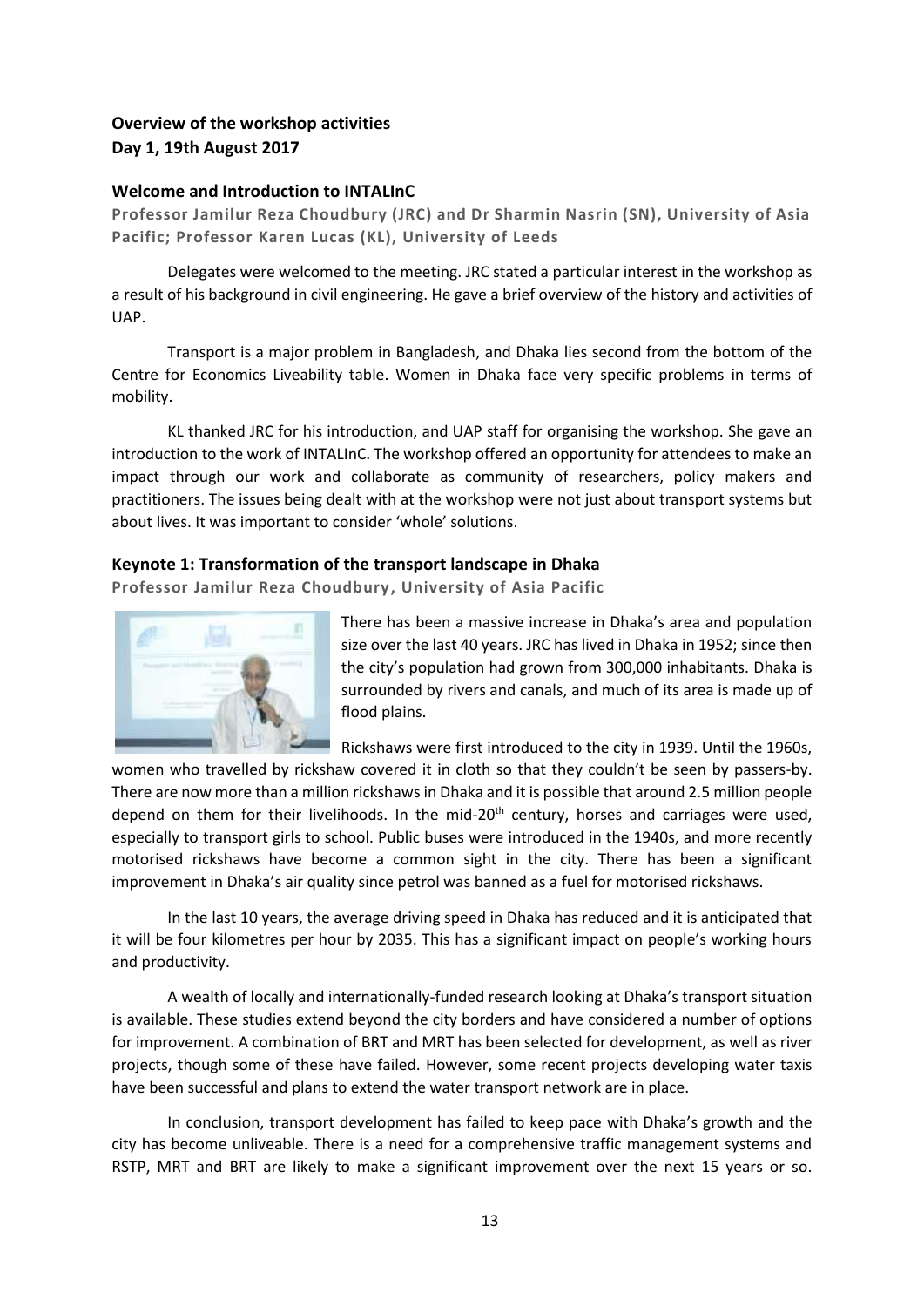Pedestrians face particular problems due to the quality and provision of walkways which force them to walk in the roads.

#### <span id="page-13-0"></span>**Keynote 1: Discussion**

There is a general expectation that MRT and BRT megaprojects improve transport systems but evidence suggests that they lead to an increase in transport volume. Dhaka's population is predicted to rise to 250 million by 2050, while the city's area reduces as a result of environment changes, making the number of people living in Dhaka unsustainable. It is therefore important to plan for the entire country not just its capital city. A good commuting system is vital and improvements to secondary cities are essential in order to make them as attractive as Dhaka to working populations.

There are no plans to build separate traffic lanes and other facilities for rickshaws; although there were plans to implement similar systems around 60 years ago, these were abandoned and segregated rickshaw lanes were opened to other modes of transport.

#### <span id="page-13-2"></span><span id="page-13-1"></span>**Session 1: Issues and Challenges**

**1. Key transport issues for working women in Bangladesh: Mapping with the planned BRT Dr Sharmin Nasrin, University of Asia Pacific**

SN presented a video made by civil engineering students at UAP. The film provided a brief introduction to the transport system and its impact on working women in Dhaka. It examined issues relating to commuting and problems with public transport in the city, as well as solutions such as buses for exclusive use by women and prepaid ticketing systems; however, the measures currently in place are insufficient to help female commuters in Dhaka.

SN's presentation covered both quantitative and qualitative analysis, and modelling, of the transport needs of working women in Dhaka. Issues include overcrowding on public transport, the conditions inside buses and at bus stops, and the use of seats reserved for female passengers by men. There are also issues relating to reliability, cost, travel times, security and cramped conditions on public transport. Generally, there is little gender equality on the public transport system as a whole, and women passengers are more vulnerable than their male counterparts.

Modelling results demonstrate the vulnerability of women on public transport and were considered by the Greater Dhaka Urban Sustainable Transport Project gender action plan: at least 70 per cent of garment workers are eligible for subsidised travel and CCTV and two-door systems have been introduced on some buses. There are also plans to introduce gender friendly bus services with segregated queues and priority rides for women, an increase in female employees and female police at bus stops, lighting in underpasses, and gender equality training for employees. Penalties will be introduced for non-compliance.

#### <span id="page-13-3"></span>**2. Travel Behaviour for Women Public Bus Users in Dhaka, Bangladesh**

**Professor Shakil Akhter (SA) and Nawshin Tabassum (NT), Bangladesh University of Engineering Technology**

The demand for public transport is growing with the size of the female workforce in Dhaka as women are generally more dependent on public transport than men. SA and NT conducted a study looking at three areas of Dhaka, and surveyed passengers using routes which covered much of the city. The large majority of bus users surveyed were students, with an average age of 27. Many women walked to bus stops and changes should be made to the system in order to accommodate this. Analysis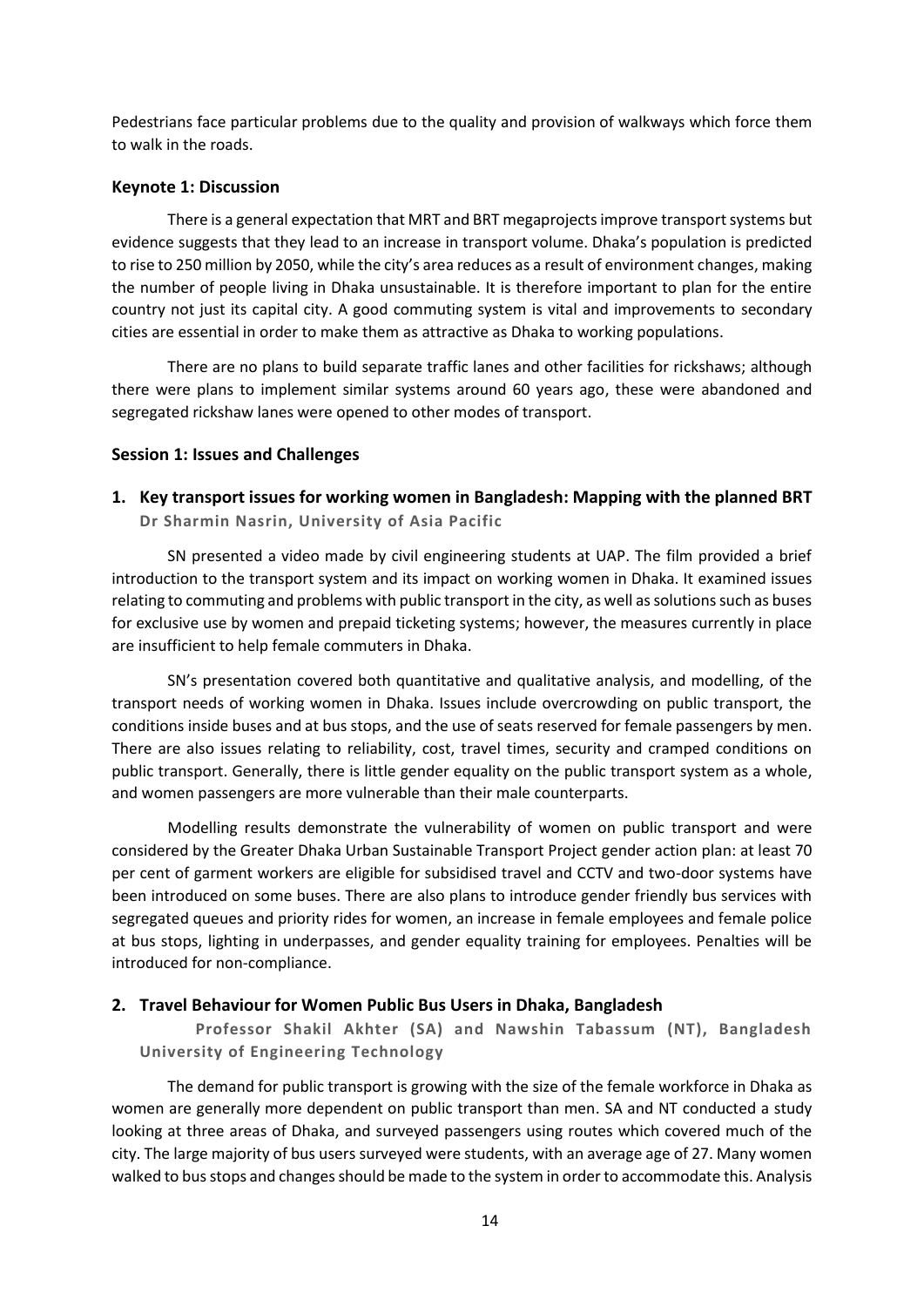of the survey also looked at whether women tend to travel alone or in groups, the times of day they travelled and the cost of their journeys. There is a lack of facilities in place to accommodate the needs of female bus users: greater numbers of female designated seats and an increased provision of women only bus routes are necessary to facilitate female mobility in Dhaka.

## <span id="page-14-0"></span>**Session 1: Discussion**

There were questions around the impact of the BRT on women, and the presenters' future research plans in this area. SN had plans to look at facilitating BRT use by women: the problems are clear from modelling but it is important to investigate solutions.

SA noted that conditions on buses in Dhaka were unsatisfactory and compromised the safety of female passengers, however there are no real transport alternatives. Women-friendly transport should incorporate the entire public transport network, including pavements and street lighting. Currently travel subsidies, which currently only apply to one bus route, should be rolled out across the network and considered as part of wider public policy. If women feel safe using the network, then it is safe for all transport users, including men.

Research largely concentrates on Dhaka because of data and funding limitations in other areas.

## <span id="page-14-1"></span>**Session 2: The Wider Picture**

## <span id="page-14-2"></span>**1. Traffic safety issues of vulnerable populations**



**Professor Moazzem Hossain (MH) and Shahrior Pervaz (SP), Bangladesh University of Engineering and Technology**

Gender and mobility is generally an important issue in developing countries but has been ignored by planners and policy makers. Low income females face specific obstacles using public transport.

There are some pre-existing studies of female transport users in Bangladesh which underline a range of issues, including religious and cultural limitations. Buses are the cheapest mode of transport in Dhaka but because of the cost of fares, and conditions in the buses and at bus stops, women are likely to walk, leaving them exposed to accidents. Low income groups are involved in 53 per cent of all road traffic accidents in Dhaka.

A hundred people were surveyed in Dhaka, including garment workers and other female commuters. The study examined transport preferences, the motivations behind these, (including comfort levels and cost), and how they impacted on journeys. The results indicated how important it was to implement initiatives designed to support female commuters.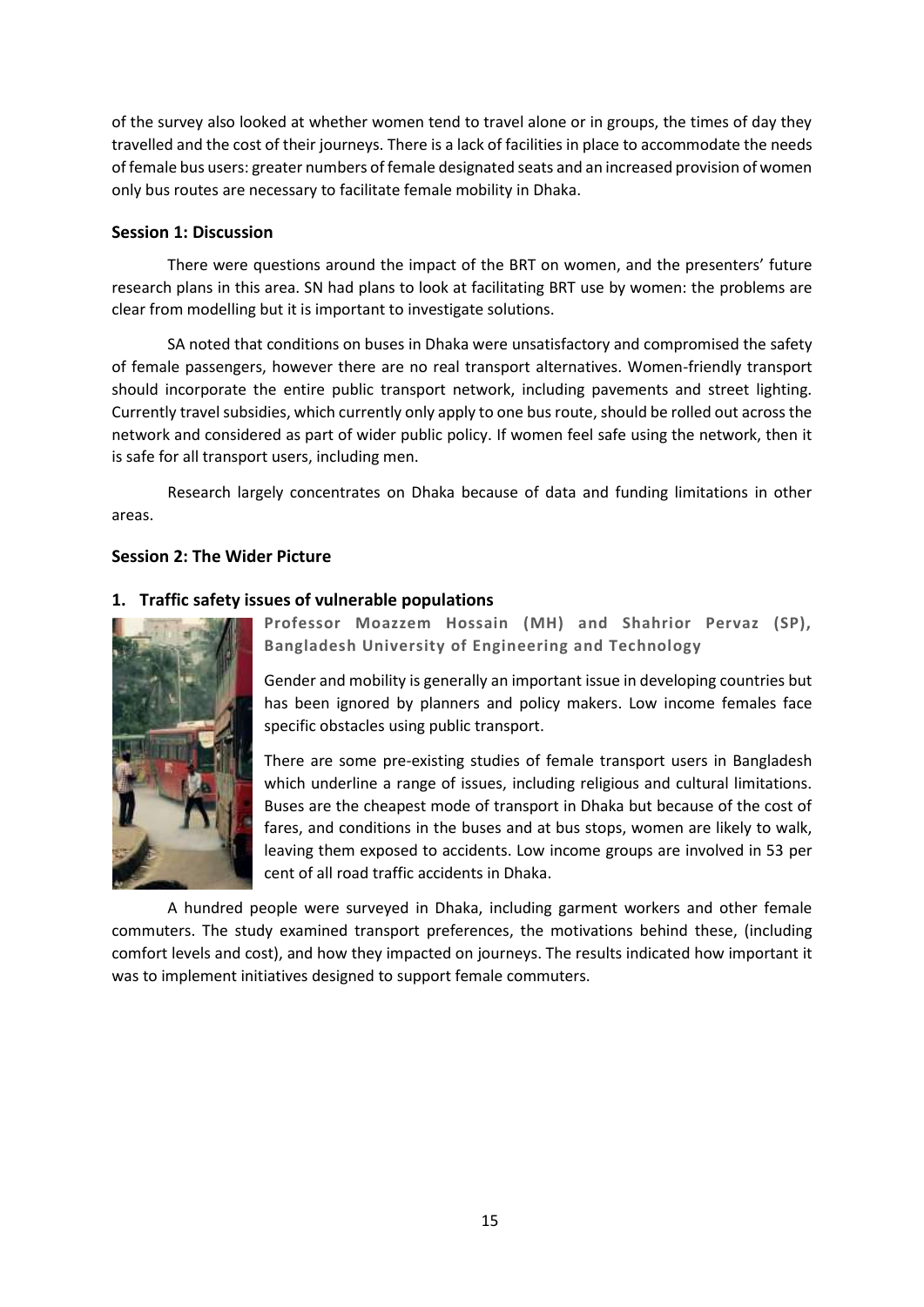#### <span id="page-15-0"></span>**2. Noise exposure from travelling on different bus routes**

**Dr Tanvir Ahmed (TA), Bangladesh University of Engineering and Technology**

TA had conducted a study looking at the noise pollution experienced by passengers on mass transit routes, particularly buses in Dhaka. The impact of noise pollution is frequently discussed by medics and policy makers, and in the media, but little has been achieved in terms of improving the situation.

Roads are a significant contributor to noise pollution which has a



serious effect on health and wellbeing. Evidence suggests that, as a result of their continued exposure to noise, those who work on buses are particularly vulnerable to health problems.

A noise survey was conducted on nine of the 58 bus routes in Dhaka City. Noise profiles, taking into account the length and speed of journeys and the condition of buses, were developed for each route. The results were then mapped, showing that areas of high noise pollution coincide with high population density and built up areas. Most bus services do not meet recognised standards for noise pollution levels, a concern for both passengers and staff. Women are particularly susceptible to the impacts of noise pollution due to the reversed position of designated seating near bus engines.

It is clear from the study that noise induced hearing loss is a problem for users of mass transit routes, and that there are several contributors to this which should be considered when devising solutions. TA would be conducting further work on this.

#### <span id="page-15-1"></span>**3. Road Safety Issues in Smaller Towns**

**Professor Jahir bin Alam (JbA), Shahjalal University of Science and Technology (Bangladesh)**

JbA had conducted a study looking at road safety in Sylhet, a small but busy city in Bangladesh. His work showed that buses and mini-buses are involved in most road accidents, most of which were also pedestrian related. Working women are particularly vulnerable and make up a disproportionately large share of the number of women involved in accidents overall. The study had also looked at longerterm issues affecting people involved in road accidents and the impact of medical provision following the accident on their future wellbeing.

Accidents are often a result of road conditions, including the width of a road and obstacles such as bridges. Enforcement of regulations encouraging good driver behaviour was lacking. The number of motorised rickshaws on the roads also affected rates of road accidents.

JbA suggested that about 90 per cent of road accidents could be eliminated by enforcing speed limits and penalising drivers who do not obey regulations. Lowering the maximum speed of twowheeled vehicles and making improvements to road maintenance and driver education would also support improved road safety conditions.

#### <span id="page-15-2"></span>**Session 2: Discussion**

Buses are operated by private companies and government oversight of operators is lacking. In Dhaka statistics relating to road accidents remain constant – guidelines have been issued to try and decrease the number of accidents but little is done to implement regulations. A number of initiatives have attempted to improve the lives of female workers but, again, a lack of oversight means that in many cases these had proved unsuccessful. Women were encouraged to increase awareness of their mobility issues among the general public, as it was felt that if other passengers develop an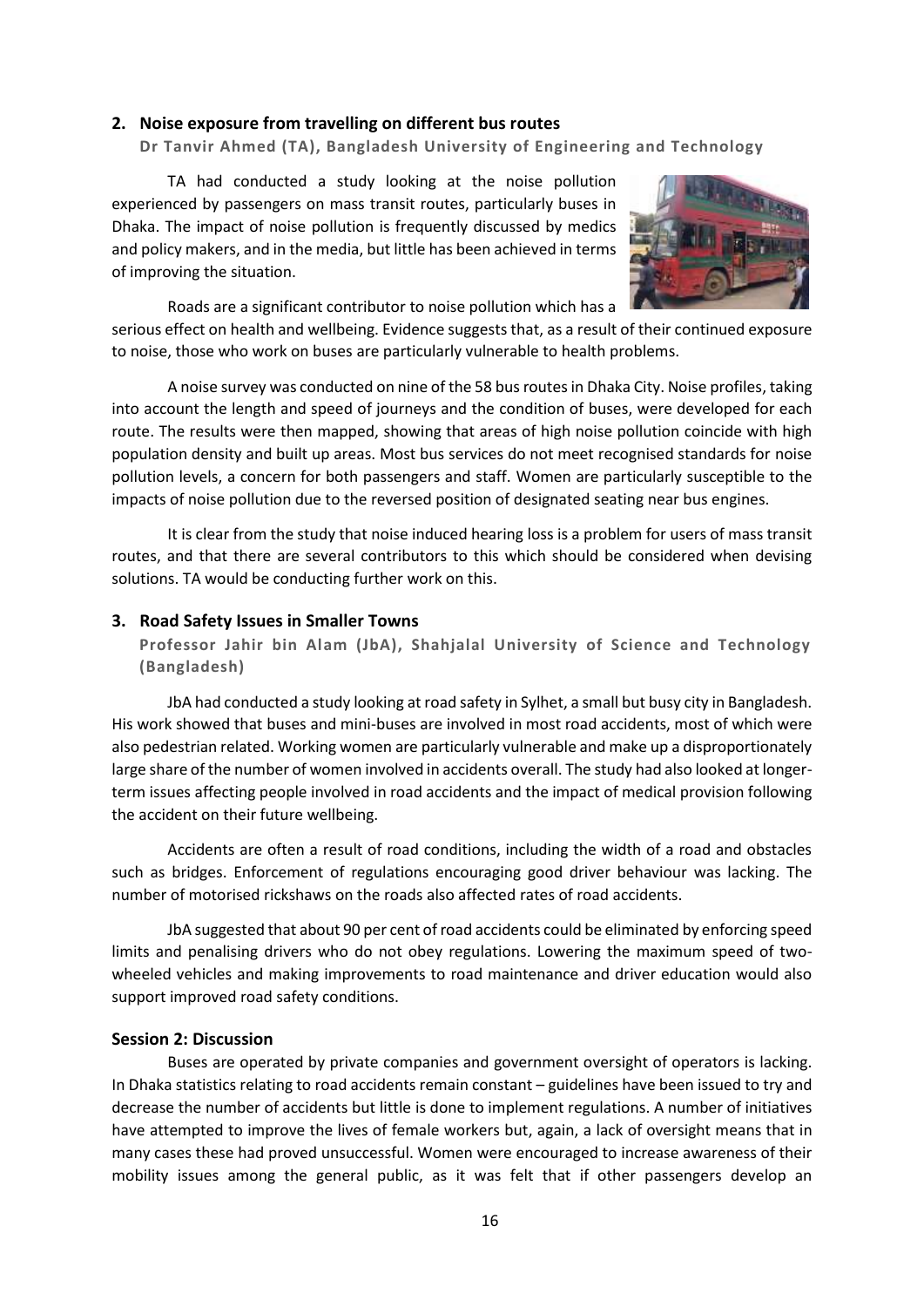appreciation of the problems faced by female passengers, they would adjust their behaviour accordingly.

KL summarised sessions 1 and 2, stressing the urgency of taking measures to improve the range of issues faced by working women using the public transport network in Bangladesh. There are clear links between mobility issues and health, policing and education, and many problems are social and environmental; stretching beyond city centres and capital cities, they do not only relate to engineering. Transport planners are unwilling to take ownership of these problems.

### <span id="page-16-0"></span>**Session 2: The Wider Picture, (continued)**

#### <span id="page-16-1"></span>**4. Connecting the Informal City: Perspectives from a Dhaka Slum**

**Annamiek Prins (AP), University of Aberdeen (UK)**

AP presented her study which included an examination of mobility issues and looked at how socio-economic standards affect the mode and speed by which people travel in urban spaces. She had spent six months conducting fieldwork in a Dhaka slum situated between higher income neighbourhoods. Many of the slum residents are rickshaw drivers and garment workers.

Much of the current discourse about women and transport focuses on the journey to work but it is important to consider more general, daily mobility as well.

Spaces inside and out of the slum have cultural significance: areas beyond the boundary of the slum are perceived as risky although it is interesting to see where these lie given a lack of rigid spatial distinctions. There are gender differences in making this distinction. Purdah is practiced in the slum: inside is seen as female space, whereas outside is a male domain. However, the outside does not necessarily begin at someone's front door, but where a communal compound meets a street. This is different, and more inclusive, than traditional perceptions of space.

Although women are visible on the street, it is not a female space. Garment workers prefer to return home after work while the men stand and socialise in the street. The age of a woman also makes a difference – older women do not mind going outside and some young brides do not go outside at all.

Decisions about transport need to take account of the impact of these cultural issues, and improvements should be made to infrastructure allowing women cannot access transport networks located away from their homes. It is not clear however, whether women are welcome on the streets, or whether low income populations are welcome in the city.

# <span id="page-16-2"></span>**5. Urban Anchal Daycare: collecting quantitative and qualitative data from families to test the feasibility of a day-care model**

**Rumana Huque (RH), ARK Foundation (Bangladesh)**

RH presented preliminary findings of research undertaken in cooperation with the University of Leeds.

There are four million slum dwellers in Bangladesh. Among them, many women work outside the home, although little formal childcare provision is available. This increases risks to children in terms of their general safety and wellbeing and also impacts on school attendance. The research asks whether working women are willing to send their children to a daycare centre, what their expectations of formal childcare provision are, and how much they would be willing to pay for it.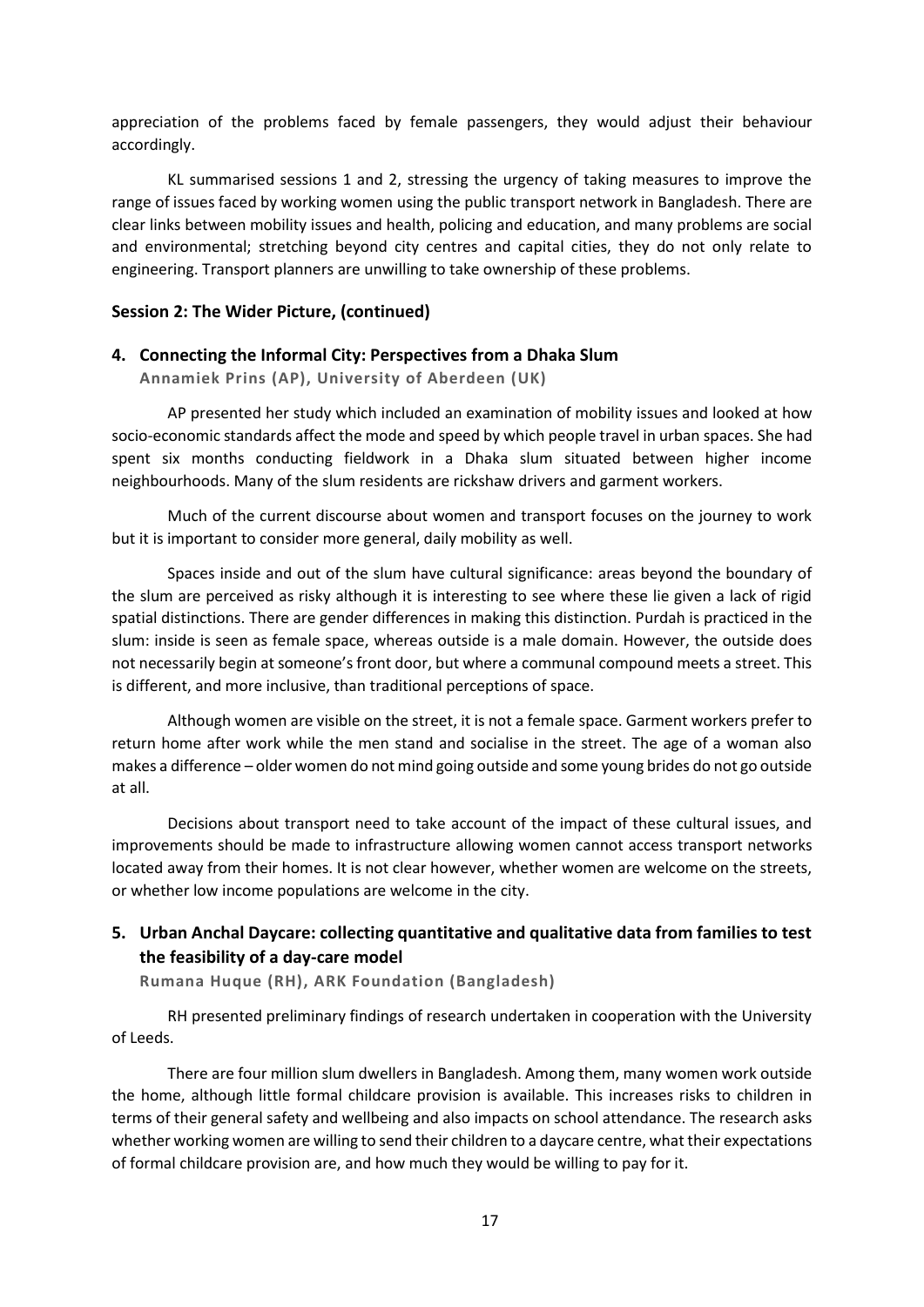

The project uses mixed methods, surveying 200 households in total and interviewing mothers and fathers of children under five years old. It is also looking at daycare centres already operating in urban areas, asking how they operate, and how accepting community leaders are of centres operating in their local area. Ultimately the project aims to develop and open a children's daycare centre and operate it sustainably for six months.

Research so far indicated that mothers perceive living conditions in the slum to be unconducive to early childhood development; children are frequently exposed to fighting, overcrowding, household accidents and bad language. Mothers work 12 hour shifts, six days per week and also take care of their children. Where informal childcare provision is arranged, it is unreliable. Mothers would like to see daycare centres which provide learning opportunities and caring environments in which to leave their children while they work. Many women state that they are not able to estimate the amount of money they would be willing to pay for this service without first consulting their husbands.

#### <span id="page-17-0"></span>**6. Walkability in Dhaka**

**Naima Akter (NA), Work for a Better Bangladesh**

NA gave in an introduction to the organisation Work for a Better Bangladesh (WBB), which works on infrastructure issues, including transportation. WBB undertakes advocacy and research, networking, capacity building and media work. As part of their Liveable Cities programme, WBB is promoting fuel free transport.

Analysis of the transport plan for Dhaka shows that the government is focused on motorised transport and that investment in rail is not perceived to be as valuable as investment in roads. Pedestrian numbers are declining as zebra crossings and footpaths are removed and the number of cars has increased. Rickshaws have been banned in some areas and no new licences have been authorised since 1988. There were no significant initiatives supporting public transport.



WBB is collaborating with other groups to promote initiatives encouraging non-motorised transport. The organisation had developed guidelines for women reflecting issues discussed in earlier presentations.

### <span id="page-17-1"></span>**Session 2, continued: Discussion**

Although the Ark Foundation project was not entirely focused on the needs of working women, consideration would be given to how women will travel between their homes and daycare centres. There were successful examples of childcare facilities incorporated in garment factories, although the project was currently looking at developing them with slums. It was also important to consider fathers' potential contribution to childcare though difficult to comment in detail until the project reaches its conclusion.

AP noted that of the women she interviewed, some were happy to observe purdah, or had partners who wanted them to stay at home. Other women continued to work in garment factories after they are married. There is a ban on water transport although there had previously been a good boat service between the slum and the neighbourhood opposite, adjustments had been made to bus services, and rickshaws were banned from more affluent areas. Following the terrorist attack, which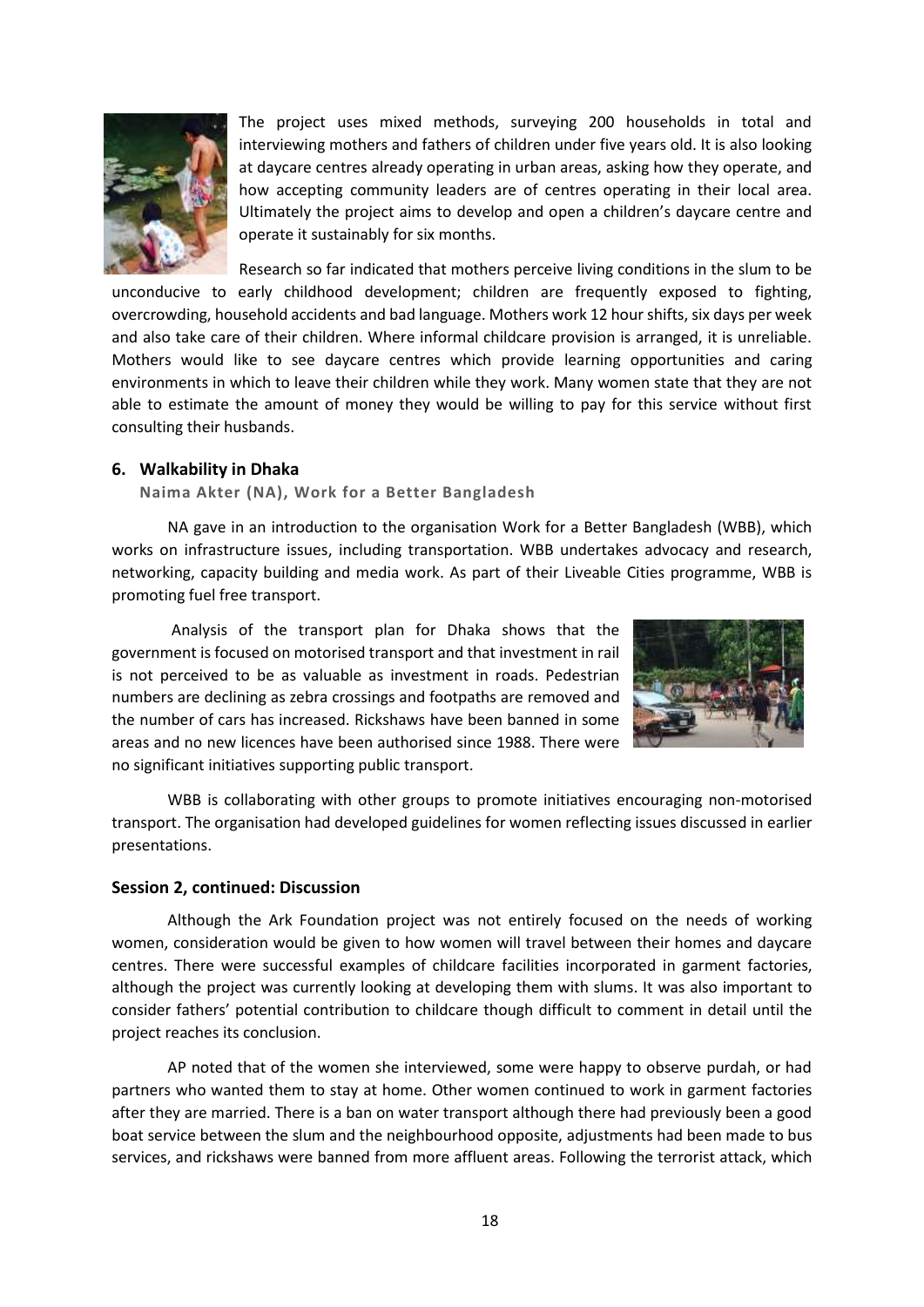took place in a prosperous neighbourhood, policies to decrease access to these neighbourhoods had been implemented, further isolating the slums to the detriment of the urban poor.

Refusal to maintain zebra crossings meant that they were disappearing. They were replaced by bridges, which fail to meet the needs of many pedestrians.

#### <span id="page-18-0"></span>**Day 2, 20th August 2017**

#### **Session 1: Feedback from fieldwork**

**Group 1: Motorised rickshaw rides**

It was noted that the dimensions of the city centre were relatively small, and potentially walkable. In view of the obvious points of severe congestion at large junctions and other parts of the road, investment in footpaths was essential, to enable people to travel on foot.

There was some scepticism locally about improving pavements as it was felt that they would be used by street hawkers and motorcyclists. The level of corruption in the police force is such that regulating footpath use would be extremely difficult. Several approaches to improving pavements had been taken but enforcing regulations was problematic.



Researchers noted that there was no separate lane of traffic for use by rickshaws or other smaller vehicles. It was suggested that a separate lane would help ease congestion. In his presentation, JRC had talked about the separate lanes for rickshaws which were eventually been banned. This seemed to make little sense, as the roads appear wide enough to accommodate segregated lanes of traffic.

Because motorised rickshaws run on compressed natural gas (CNG), pollution levels were not as bad as researchers had anticipated. However, as traffic volume increases, any benefit as a result of CNG use would be lost.

Roads were often closed to allow vehicles carrying VIPs to move around the city more easily, for example roads around the parliament were currently closed and would remain so for much of that day. This served to worsen an already difficult situation.

#### **Group 2: Bus stop**



Researchers had discussed queuing arrangements at bus stops. There were generally two queues, separated by gender. Passengers at the bus stop had explained that a law allowing women to board buses before men would be helpful and acceptable to most people. However, local researchers noted that it may not be enforceable.

There were large traffic jams around the bus stop. Local delegates

suggested that in the past it had been possible for travellers to plan their journeys in order to avoid serious traffic congestion. However, in recent years the volume of traffic had increased around the clock and Dhaka is now congested for around 18 hours each day. Construction projects also impede traffic flow.

It was noted that buses do not stop completely, making it extremely difficult for passengers to board them. Queues at the bus stop are very long and buses are overcrowded.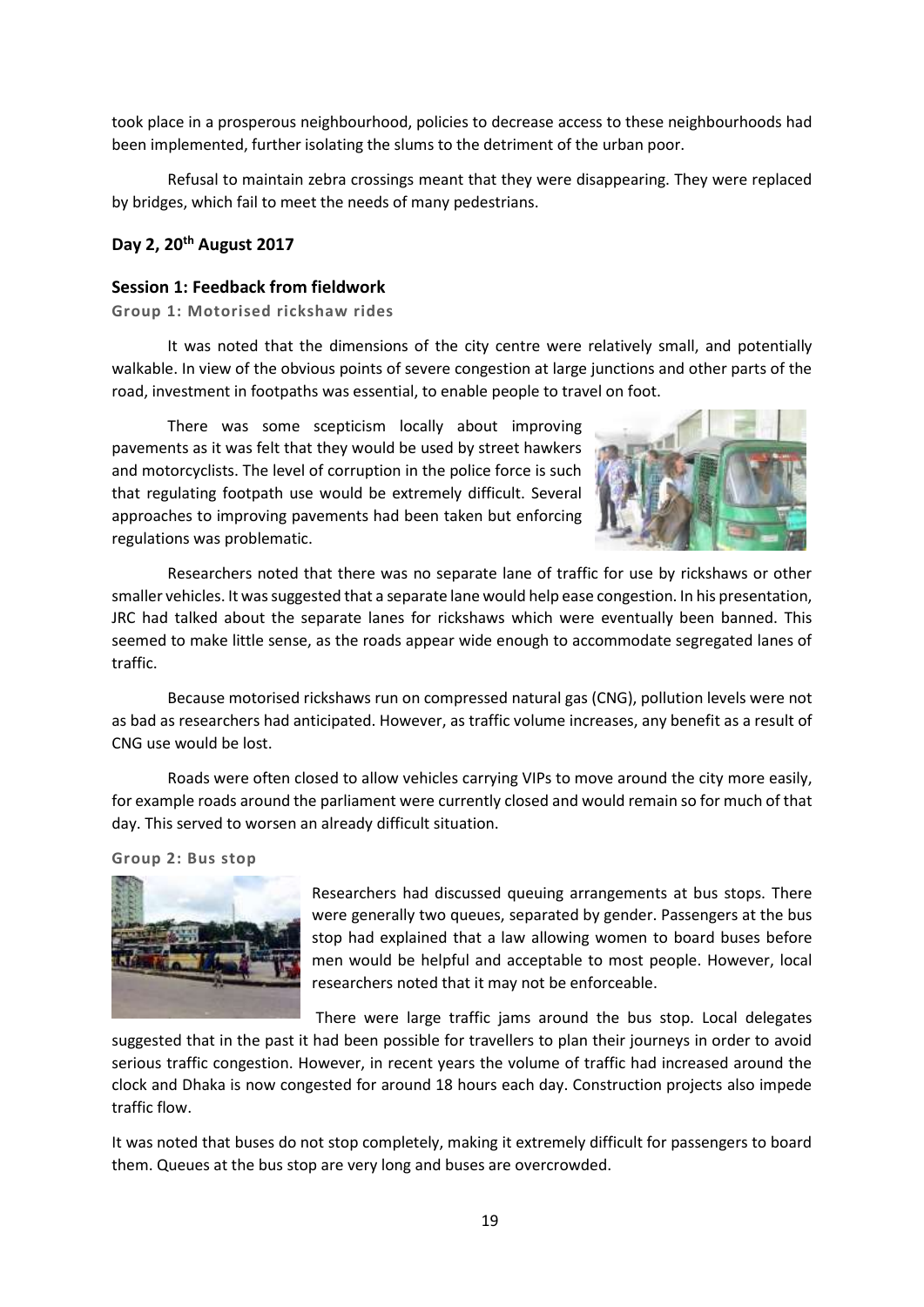#### **Other remarks**

Cycling in Dhaka: Researchers had spoken to a local woman who cycles around 1.5 km on a daily basis. It was possible that outsiders have a distorted perception, and local residents have access to different types of transport. Road users, who encountered congestion as part of their daily lives, did not appear to have any problem with it.

Accessibility: There are electric cables running down the middle of pavements and no sloped access, making them inaccessible to wheelchair users. Dhaka does not have a pedestrian plan.

#### <span id="page-19-1"></span><span id="page-19-0"></span>**Session 2: Hearing from the Academics**

## **1. Capturing Perceptions of Low Income Women About Para-transit: A structural equation modelling approach (SEM)**

**Professor Farzana Rahman (FR), University of Asia Pacific**

FR had conducted research looking at paratransit modes which are used all over Bangladesh and are not always motorised. Specifically she had investigated the opinions of female tempo van users. Tempo vans which carry three passengers in the front seats and up to 14 in the back, and are generally used by the female workforce.

FR gave an overview of the study's targets, methods of data analysis and latent variables. Service levels are made up of quality, safety and security, reliability, and comfort. FR had developed a ranking of factors that contribute to the quality of transport.

#### <span id="page-19-2"></span>**Session 2.1: Discussion**

It was suggested that results could be disseminated through professional organisations and operators encouraged to respond to the survey's findings, though it was unclear how receptive they would be in terms of making improvements. Research could be presented to policy makers, despite the difficulties of this in the local context. Survey results could be used to assist the work of campaign groups.

Variables in the study had been chosen based on discussions with policy makers, transport users and operators. The survey did not ask questions about gender-based harassment but it was possible that additional research could be undertaken to include this.

#### <span id="page-19-3"></span>**2. Transport Modelling Using Emerging Data Sources**

**Charisma Choudhury (CC), University of Leeds**

CC spoke about her work using mobile phone data to model travel data. Traditionally transport modelling has relied on surveys but high costs mean that sample sizes are small, updates are infrequent, and results error prone. Technology allows researchers to obtain data from a variety of other sources, including mobile telephones, GPS, travel cards and CCTV cameras. Mobile phones are an excellent source of data in that they record locations whenever they are used to make a call.

Because low income populations do not have easy access to smart phones, CC's study used mobile phone data that was pre-stored for billing purposes. Limitations to her work included coarse spatial precision, a lack of background information about users, and biases – phone use was not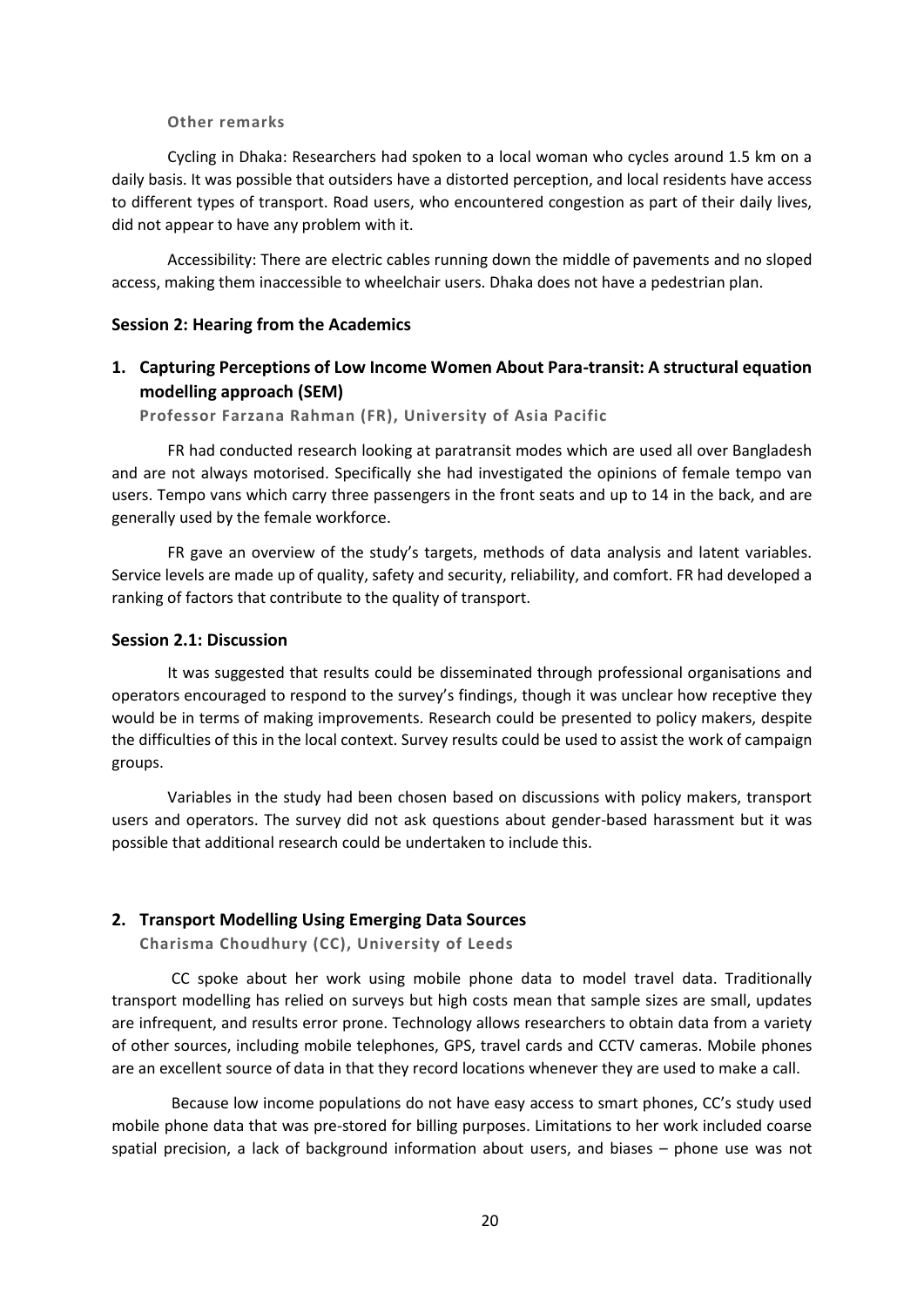constant. There were also barriers to data acquisition. The study ran from 2011 to 2014 and collated data from around seven million users over a one month period.

## <span id="page-20-0"></span>**Session 2.2: Discussion**

Questions were raised about papers published on this methodology which discussed potential biases. However the initial models, while not perfect, are a starting point for research. CC is attempting to access mobile phone data to cross reference against GPS data for the same participants in order to prevent a continuation of the same problems.

It may be possible to conduct a pilot study using a smaller sample size, perhaps on the Leeds University campus, so that variables can be added. A Swedish NGO had conducted similar research relating to disaster management, however they were unwilling to share data.

It was asked whether the research could be adjusted according to specific cultural aspects. CC stated that it was important to consider whether data can be made to fit around the target group. It would then be possible to look at their accessibility points and how their mobility patterns compare with the general population or another subset. Many female slum-dwellers use their mobiles to speak to families abroad and their calling patterns differ as a consequence. However, the data could be useful when deciding on the location of, for example, children's daycare centres.

## <span id="page-20-1"></span>**Keynote 2: Methodologies and Integrating Social Factors in Transport Planning**

### **Professor Karen Lucas**

KL presented work at Leeds University which takes a livelihoods approach to mobility: instead of first looking at transport, the research first sought to understand the needs of people who used it. Specifically the research had examined the needs of vulnerable and disadvantaged groups who do not generally participate in surveys and whose needs were not necessarily understood through other means. This type of work can only be undertaken through qualitative research.

There have been attempts to integrate transport policy into areas such as health and employment. Although economic development lies at the centre of transport policy, it was also necessary to think about environmental factors. Transport decisions needed to be considered in the round, taking into account the needs of different people, and considering related benefits and disbenefits. Transport policy should be fair – it is not right that low income groups do not have the same mobility options as higher income people. Planners, policy makers and researchers had a responsibility to think about how just their decisions are.

KL had developed a 'wish list' of five key considerations in transport planning:

- 1. Equal opportunities for mobility;
- 2. Fair allocation of mobility capital;
- 3. Reduction of the adverse effects of transportation. Transport users should not be exposed to pollution, accidents or transport related social exclusion;
- 4. User involvement in mobility planning and recourse to mobility justice;
- 5. Socially just transitions to low carbon mobilities.

There is a need for institutional capacity building before the transition to low carbon mobilities can be achieved.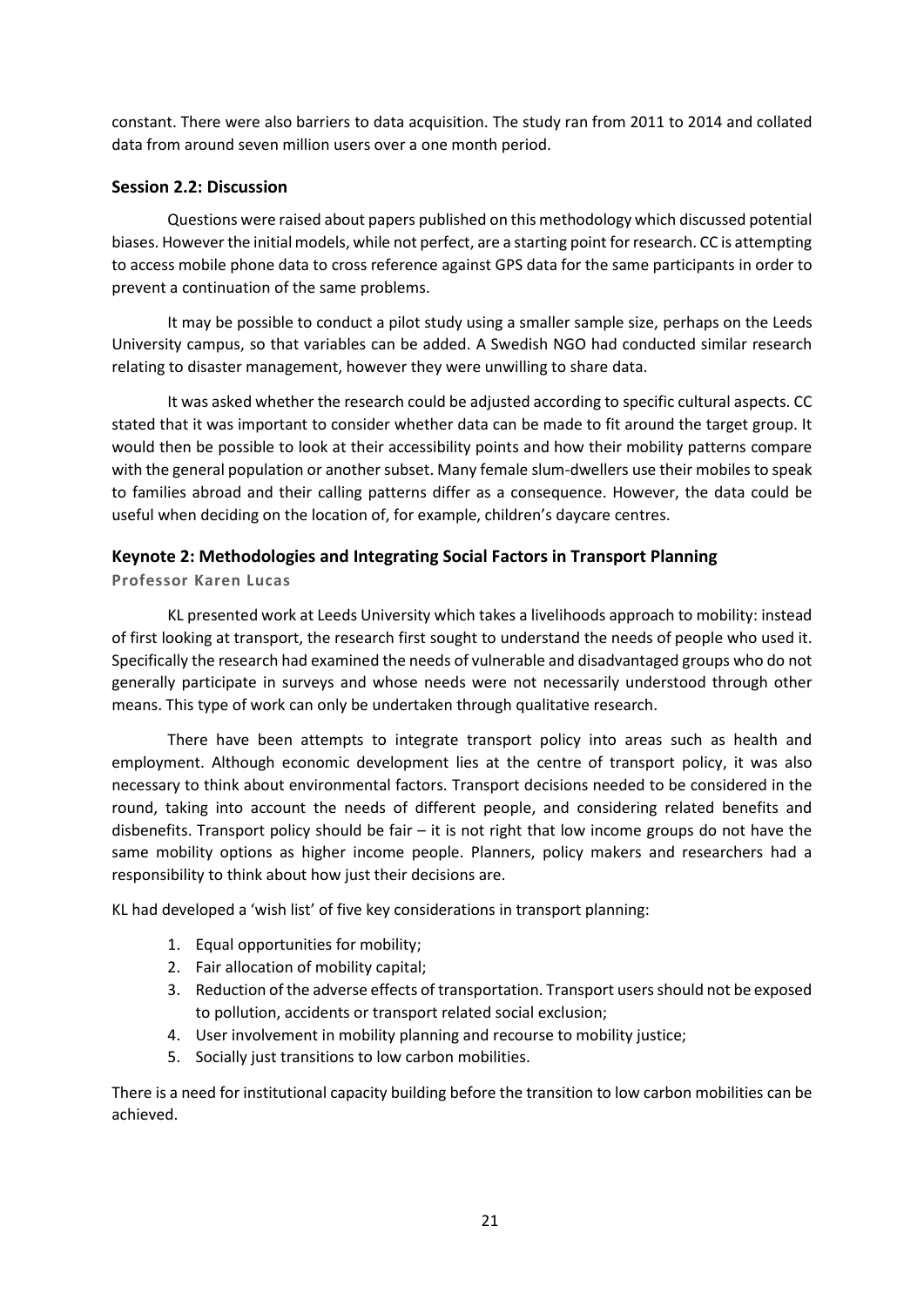Garment workers do not use public transport because they cannot afford the fares. It is import to understand what individuals really mean when they talk about affordability and distance. These terms mean different things to different people and need to be understood in individual contexts.



There appear to be several simple measures which could be taken

to improve mobility in Dhaka, for example preventing motorised vehicles from using narrow streets. Dhaka will expand further in coming years and it would be better to plan for this growth rather than try to retrofit mobility solutions.

A paradox lies between Bangladesh and developed western countries where planners are now developing small scale, localised transport options which are discouraged in developing nations. The solutions provided in developing countries are only available to populations which are already transport rich, and those with the greatest need do not benefit from current policy.

Instead of assessing transport in terms of journey times, policy makers should consider livelihoods. Affordability is the starting point from which aspects such as accessibility by foot (and then public transport), integration with different locations, safety, health and transport governance should be considered.

### **Keynote 2: Discussion**

Although policy makers are not always receptive to the ideas discussed in KL's presentation, we should be persistent in providing research to support mobility for livelihoods. It is possible to connect across disciplines and influence policy makers to align transport and social groups more effectively. It may be possible to work with decision makers such as local councils and mayors who would be willing to make improvements. Crises often result in popular movements aiming to resolve them, and in other cities changes have been made where transport has not formed part of political manifestos.

In the UK, people are encouraged to walk and cycle more, and other non-motorised modes of transport are being developed and introduced. These options exist in Dhaka but are largely undermined though developing cities will never accommodate the projected number of motorised vehicles, regardless of how many roads are built.

## <span id="page-21-0"></span>**Feedback from break out session: Meeting the Mobility Needs of Working Women in Dhaka**



Groups were asked to consider mobility issues in Dhaka, potential solutions, and the research gaps which need to be filled before they can be implemented.

**Group 1**

The group discussed how research influences decision makers in the local context. Research was available but a disconnect with policy makers was evident. There was an overemphasis on engineering ideas and a lack of interdisciplinary work. The broader research culture did not focus on impact.

The safety of female pedestrians is a serious issue. Lots of women walk in Dhaka, and walking would appear to be a good solution to local transport issues. However safety and security issues,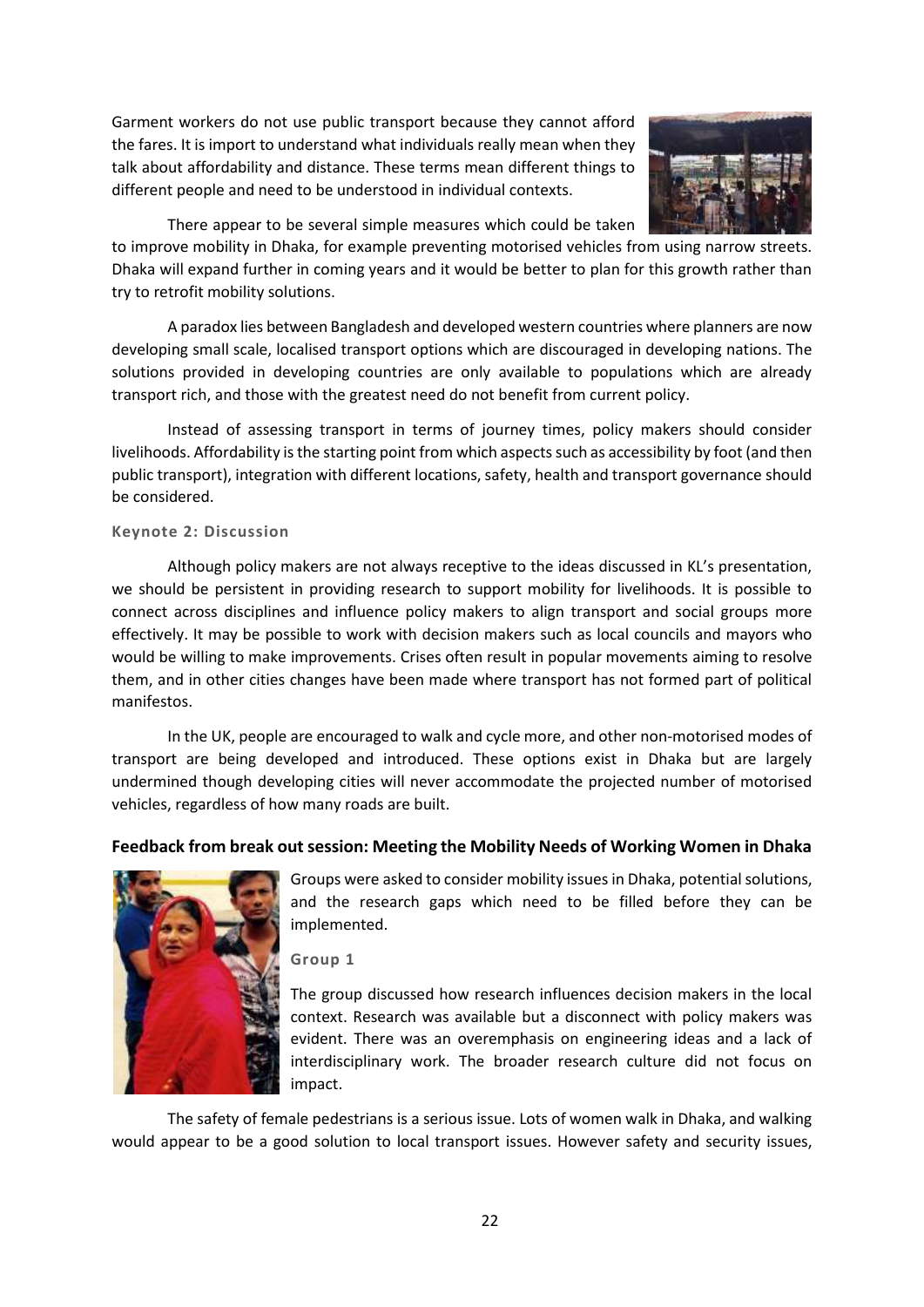attitudes towards women, and pavements taken over by motorised vehicles impede this. The condition of pavements and crossings is also problematic.

In order to resolve these issues, a basic audit of facilities and user surveys should be completed. Comparative studies with other cities would be useful, for example there are similar issues in Lagos where intensive street lighting has been introduced as a possible solution.

The group also discussed local bus services. Boarding and exiting buses, and issues of overcrowding and lack of personal space are a particular difficulty for women. In order to combat these problems, more buses need to be introduced, possibly double-deckers although problems boarding and exiting them were acknowledged.

A bus quality survey and bus lane simulation had been undertaken, but there is no research focussing on female-specific needs. The failed trial of female-only buses was disappointing, and it was felt that this might be used an excuse by planners to take no further action.

#### **Group 2**

This group had also looked at bus services for women. Issues for male and female bus users are different but little gender differentiated data is available. Researchers should conduct a pilot study.



Secondly the group considered pedestrian crossing facilities and paths. Planners were doing nothing to improve these; it was possible that the car industry could encourage the development of these facilities

and crash data was available which could be used to influence planners in this regard.

An additional problem lied in the top-down planning process. The failed gender segregated bus policy was an example of the problems this can cause – the service was not designed as fit for purpose for the passengers for whom it was intended.

The availability of data is paramount in influencing policy makers to make improvements to transport systems. Social and cultural attitudes towards female transport users can be addressed by sharing of experiences and media campaigns.

#### **Group 3**

Discussions were focussed on female pedestrians in Dhaka and similar cities. The group attempted to work beyond the paradigm of work to home. There were general problems faced by all pedestrians such as poor road design and conditions. However some issues, such as moves to replace pedestrian crossings with footbridges, are gender specific. Women do not feel comfortable using these facilities because they feel threatened by other groups who occupy them and there cases of women being exposed to sexual harassment on the bridges had been reported. Crossing facilities are therefore underused by women who, because of the lack of pedestrian crossings, are forced to cross the road through traffic and therefore made vulnerable to accidents.

Drivers do not make any allowances for pedestrians, and traditionally women have not used the streets to the same extent as their male counterparts; it is normally boys who leave the home to run errands or play. A lack of exposure to the streets is apparent in the way women use them – they may feel uncomfortable or not know how to deal with road users.

There were several potential solutions to these issues: infrastructure could be improved with the reintroduction of pedestrian crossings; better law enforcement making existing pedestrian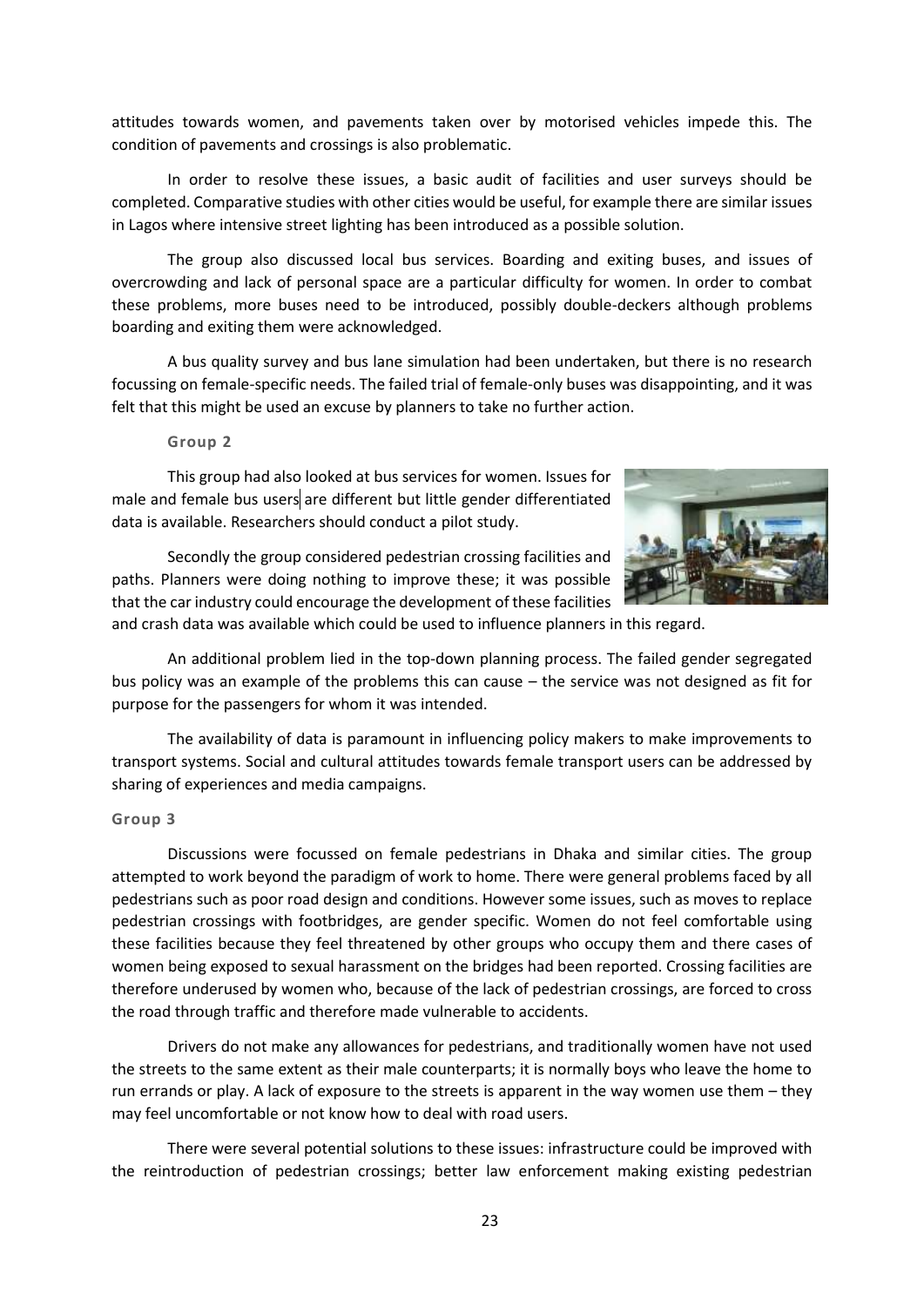facilities useable; and increased levels of cooperation between government departments resulting in coordinated road works which would not affect other services.

The second paradigm the group considered lies in education; currently street safety awareness is not incorporated into the local curriculum. An educational model for developing confidence in women should be developed allowing them to feel comfortable using the streets. Women should be enabled to talk on street corners or walk around their neighbourhoods, increasing their confidence levels outside the home more generally. A small scale version of this solutions model had been implemented in areas of Dhaka where girls have decided to learn to swim or go cycling on their own. However, the results of these project are qualitative; there is a need for a formal research focus to obtain quantitative data.

A walkability resource programme should be formalised, evidenced with data, so that it can be rolled out across the city. Policy makers should be engaged in dialogue so that programmes can be introduced more widely and there were opportunities to collaborate with other agencies to facilitate this process. Finally, the group would like to build an exemplary neighbourhood project to present to policy makers.

#### **Group 4**

Discussions had centred around safety issues on the streets: infrastructure was a key element of this, and steps needed to be taken to improve the condition of pavements and ensure the safety of pedestrians using them at night. Cars were frequently parked on pavements and there is a lack of lighting and street furniture.

Lack of comfort is a key problem for public transport users. Low income populations should be asked how much they would be able to pay for transportation. Smaller neighbourhoods do not have any connections to the public transport network, and even though they lie in close proximity to the city centre, they are surrounded by water which decreases the mobility of residents. These areas should be connected to the wider transport network.

### <span id="page-23-0"></span>**Concluding remarks**

### **Professor Karen Lucas**



The workshop had been attended by a network of people who are genuinely well positioned to make a difference to transport planning and policy. The group has access to communities who are involved in improving mobility, and students and researchers can contribute to their work by collecting information, looking at data processing, and undertaking and analysing qualitative research. There is also a large

amount of existing research relating to issues pertinent to the agenda which had not been disseminated effectively.

Walkability is a new theme which could be developed and added to areas of research without interfering with other themes. The group can prepare an evidence-based action plan involving those who are willing to participate. Although funding may not available immediately, as the group grows and ideas develop, it is likely that this situation will be resolved. INTALInC members are gate keepers to other strands of work and can, and should, collaborate to assist and compliment each other's work, if not with funding opportunities, then with advice.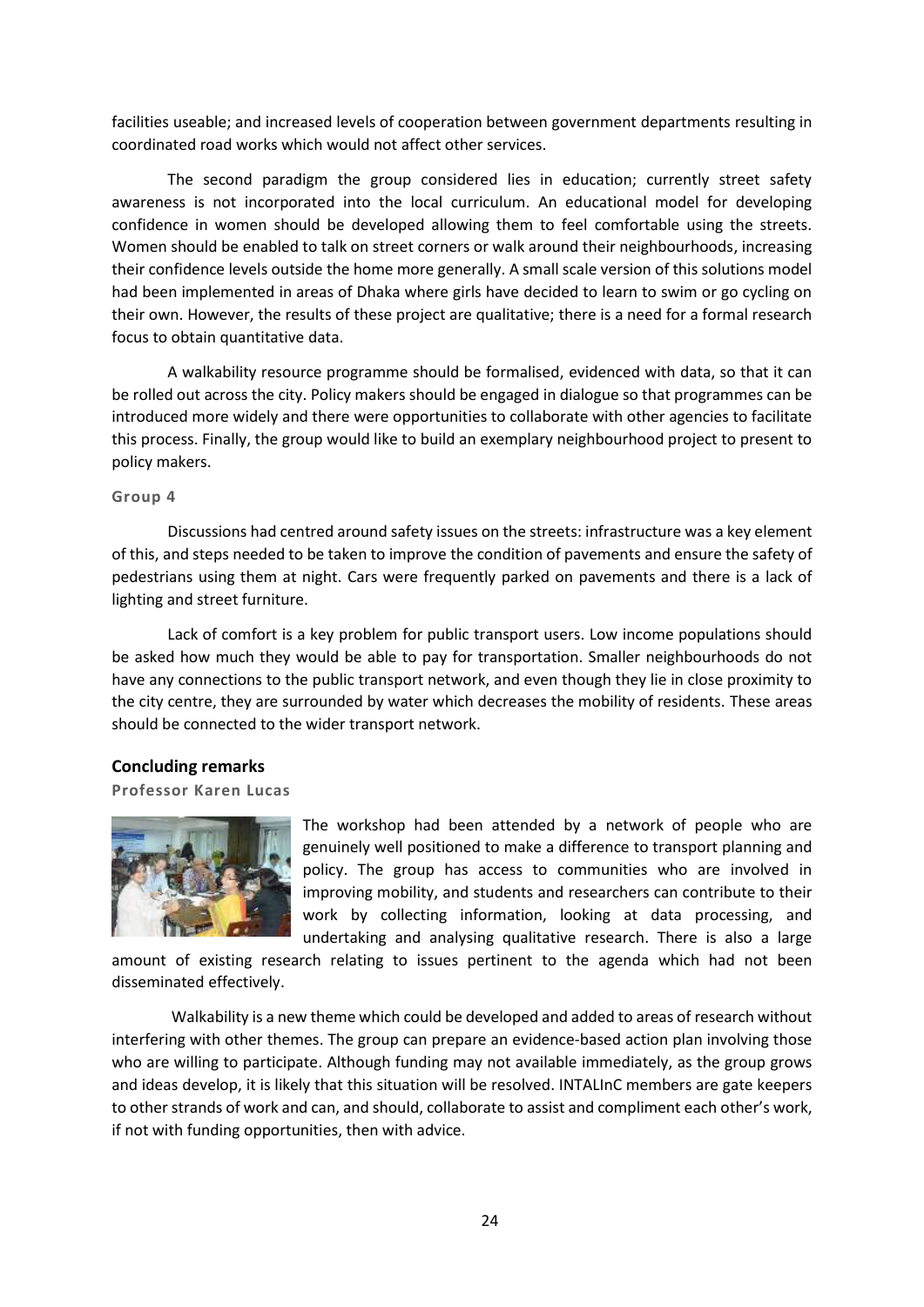All of the workshop attendees were encouraged to visit [www.intalinc.leeds.ac.uk](http://www.intalinc.leeds.ac.uk/) and sign up for membership of the network.

### **References**

Almec Corporation, Oriental Consultants Global, Katahira and Engineers International (2015). *The Project on the Revision and Updating of the Strategic Transport Plan for Dhaka*. Bangladesh, Dhaka: Japan International Corporation Agency (JICA) and Dhaka Transport Coordination Authority (DTCA).

Asian Development Bank (2010). *Country Gender Assessment Bangladesh* Retrieved from [http://www.adb.org/search?keywords=country%20gender%20assessments&page=1&source=sugge](http://www.adb.org/search?keywords=country%20gender%20assessments&page=1&source=suggest) [st](http://www.adb.org/search?keywords=country%20gender%20assessments&page=1&source=suggest)

Applied Research Quality Life 10: 263[. https://doi.org/10.1007/s11482-014-9312-8](https://doi.org/10.1007/s11482-014-9312-8)

Banerji, S. (2017). *Breaking ground in gender parity in Bangladesh's primary schools.* Retrieved from [http://blogs.worldbank.org/endpovertyinsouthasia/breaking-ground-gender-parity-bangladesh-s](http://blogs.worldbank.org/endpovertyinsouthasia/breaking-ground-gender-parity-bangladesh-s-primary-schools)[primary-schools](http://blogs.worldbank.org/endpovertyinsouthasia/breaking-ground-gender-parity-bangladesh-s-primary-schools)

Bangladesh Bureau of Statistics (2015). *Population Projection of Bangladesh Dynamics and Trends 2011-2061.* Retrieved from [www.bbs.gov.bd/site/page/47856ad0-7e1c-4aab-bd78-892733bc06eb.](http://www.bbs.gov.bd/site/page/47856ad0-7e1c-4aab-bd78-892733bc06eb)

Bangladesh Buraue of Statistics. (2017). Labour Force Survey Retrieved November 2017 from <http://www.bbs.gov.bd/PageReportLists.aspx?PARENTKEY=127>

FIA Foundation (2016). *Safe and Sound International on Women's Personal Safety on Public Transport* Retrieved from [www.fiafoundation.org/connect/publications/safe-and-sound](http://www.fiafoundation.org/connect/publications/safe-and-sound)

Hawksworth, J. and Cookson, G. (2008). *The world in 2050: Beyond the BRICs: A broader look at emerging market growth prospects.* Price Water House Coopers.

Islam, S.B., Islam, M.T., Haque, G.M. T. (2016). An Analysis of Women's Constraints in Public Transport System in Bangladesh: Survey on Local Bus at Dhaka City. *Academics World International Conference*, Singapore, 20th March 2016, ISBN: 978-93-85973-50-5.

Islam, N. (2014). Labor Unrest in Readymade Garment Industry of Bangladesh, The Daily Independence, 21 February 2014.

Lefebvre, H. (1995). The right to the city. In E. Kofman & E. Lebas (Eds.), *Writings on Cities*: Wiley-Blackwell.

Mannan, M. A., Ahmed, B. N. (2014). Baseline Survey of Safe City Program, Bangladesh Institute of Development Studies (BIDS).

Nasrin, S. (2015) *[Acceptability of Bus Rapid Transit \(BRT\) to commuters in Dhaka.](https://eprints.qut.edu.au/89770/)* PhD thesis, Queensland University of Technology.

Nasrin, S., Bunker, J. M., & Miska, M. (2012[\) Travel behaviour of workers in Dhaka and their attitudes](https://eprints.qut.edu.au/53955/)  [towards road pricing.](https://eprints.qut.edu.au/53955/) In Chong, Lydia (Ed.) *25th ARRB Conference: Shaping the Future: Linking Policy, Research and Outcomes*, 25 - 28 September 2012, Pan Pacific Hotel, Perth, WA.

Peters, D. (2013). *Gender and Sustainable Urban Mobility*. Retrieved from <http://www.unhabitat.org/grhs/2013>